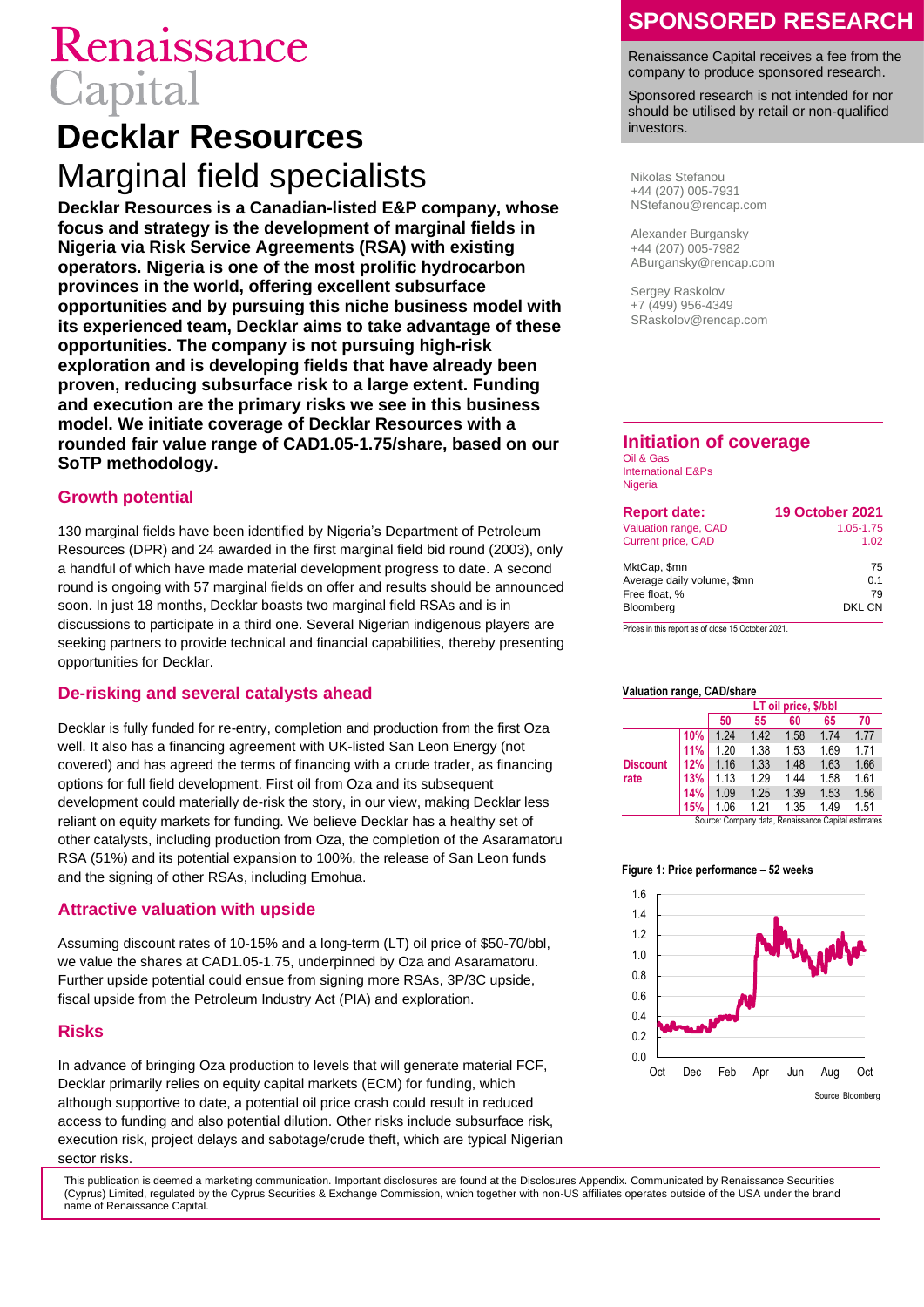## **Contents**

Decklar Resources

| <b>Executive summary</b>              | 3  |
|---------------------------------------|----|
| <b>Risks</b>                          | 4  |
| <b>Company overview</b>               | 5  |
| Strategy                              | 5  |
| Asset overview                        | 5  |
| History                               | 6  |
| <b>Strategy</b>                       | 8  |
| The size of the prize                 | 8  |
| Growth potential                      | 9  |
| Story de-risks as it is executed      | 9  |
| Further upside potential              | 9  |
| <b>Asset overview</b>                 | 10 |
| Oza                                   | 10 |
| Background                            | 10 |
| Development plan                      | 11 |
| Financing and valuation               | 12 |
| <b>Fiscal terms and RSA agreement</b> | 13 |
| PIA fiscal terms boost?               | 14 |
| <b>Subsurface (from CPR)</b>          | 15 |
| Asaramatoru                           | 17 |
| <b>Valuation</b>                      | 18 |
| Methodology                           | 18 |
| Financial outlook                     | 19 |
| Dilutive instruments and funding risk | 21 |
| <b>Management</b>                     | 22 |
| <b>Shareholders</b>                   | 23 |
| <b>Disclosures appendix</b>           | 24 |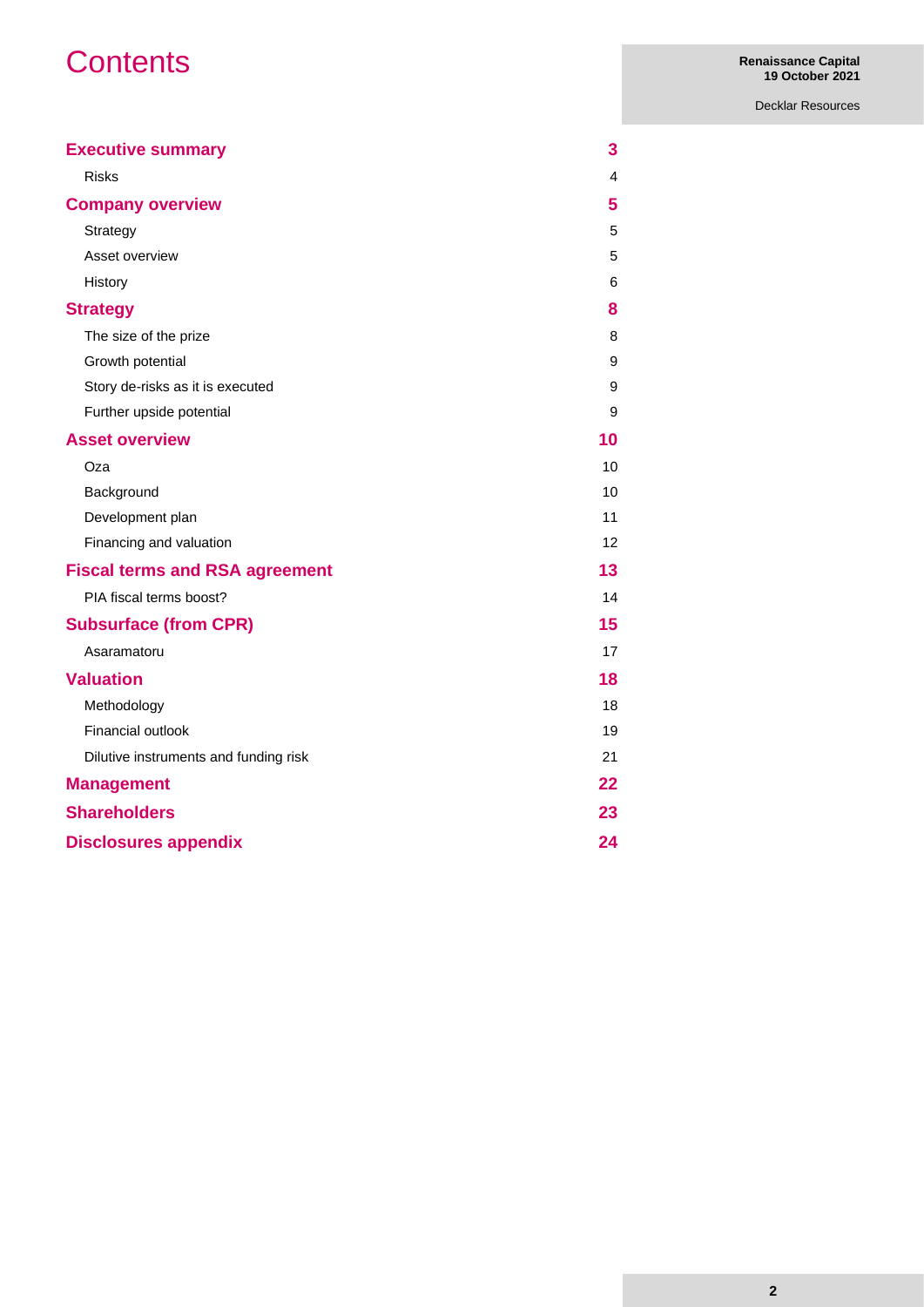## Executive summary

Decklar Resources

**Unique business model, sound strategy.** Decklar's strategy is to acquire or set up RSAs for onshore marginal fields in Nigeria, which could be a successful strategy if executed correctly and is not easily replicated by the competition.

**What is an RSA?** This is a financing agreement between the operator and owner of the field (concessionaire). They are prevalent in Nigeria (in various forms), especially in marginal fields or other licences where indigenous companies are operators and seek financing for the development of the assets. In return for financing the field's development the risk service provider has priority in the field's cash flows and also gets a share post cost recovery. For more details on Oza and Asaramatoru please refer to the Fiscal terms and RSA chapter.

**Nigeria – one of the world's most prolific hydrocarbon provinces.** Nigeria is one of the most prolific hydrocarbon provinces in the world, offering excellent subsurface opportunities and there are several assets available for development, but a lack of funding, above-ground risk and navigating the Nigerian business environment pose the biggest challenges for the Nigerian upstream sector. By pursuing this niche business model with an experienced team, Decklar is able to take advantage of these opportunities, in our view. The company is not pursuing high-risk exploration and is developing fields that have already been proven or produced. Although subsurface uncertainties are always a risk in this sector, funding and execution are the primary risks of this business model, in our view.

**Nigerian marginal fields – ample opportunities.** 130 marginal fields have been identified by the DPR and 24 awarded in the first marginal field round (2003), a handful of which have made material development progress. A second round is now ongoing with 57 marginal fields on offer and results should be announced soon. Many Nigerian indigenous players are seeking partners such as Decklar to provide technical and financial capabilities to develop these fields. We expect Decklar to continue pursuing new marginal fields opportunities, in addition to Oza, Asaramatoru and the recently announced Emohua.

**De-risking story.** Decklar is fully funded for the re-entry and production from the first Oza well. It also has a financing agreement with UK-listed San Leon Energy and has agreed the terms of financing with a crude trader, as financing options for full field development. First oil from Oza and its subsequent development would materially de-risk the story, in our view, making Decklar less reliant on volatile equity markets for funding.

**Material catalysts ahead.** We believe Decklar has a healthy set of catalysts, including first oil from Oza, the completion of the Asaramatoru RSA (51%) and its potential expansion to 100%, release of San Leon funds and the signing of other RSAs.

**Attractive valuation.** Assuming discount rates of 10-15% and LT Brent prices of \$50- 70/bbl, we value Decklar Resources at CAD1.05-1.75/share.

| Figure 2: Decklar Resources valuation sensitivity, \$mn |     |       |       |                      |       |                                                     | Figure 3: Decklar Resources valuation sensitivity, CAD/share |     |                      |      |                                                     |      |      |  |
|---------------------------------------------------------|-----|-------|-------|----------------------|-------|-----------------------------------------------------|--------------------------------------------------------------|-----|----------------------|------|-----------------------------------------------------|------|------|--|
|                                                         |     |       |       | LT oil price, \$/bbl |       |                                                     |                                                              |     | LT oil price, \$/bbl |      |                                                     |      |      |  |
|                                                         |     | 50    | 55    | 60                   | 65    | 70                                                  |                                                              |     | 50                   | 55   | 60                                                  | 65   | 70   |  |
|                                                         | 10% | 107.4 | 123.2 | 137.1                | 150.9 | 153.4                                               |                                                              | 10% | 1.24                 | 1.42 | .58                                                 | 1.74 | 1.77 |  |
| <b>Discount</b>                                         | 11% | 103.9 | 119.1 | 132.6                | 145.9 | 148.3                                               |                                                              | 11% | $\overline{20}$      | . 38 | . 53                                                | l.69 | 1.71 |  |
|                                                         | 12% | 100.6 | 115.4 | 128.3                | 141.2 | 143.5                                               | <b>Discount</b>                                              | 12% | 1.16                 | 1.33 | 1.48                                                | 1.63 | 1.66 |  |
| rate                                                    | 13% | 97.5  | 111.8 | 124.3                | 136.8 | 139.0                                               | rate                                                         | 13% | l.13                 | .29  | 1.44                                                | .58  | 1.61 |  |
|                                                         | 14% | 94.6  | 108.4 | 120.5                | 132.6 | 134.7                                               |                                                              | 14% | 1.09                 | 1.25 | 1.39                                                | 1.53 | 1.56 |  |
|                                                         | 15% | 91.8  | 105.2 | 116.9                | 128.6 | 130.6                                               |                                                              | 15% | .06                  | 1.21 | 1.35                                                | 1.49 | 1.51 |  |
|                                                         |     |       |       |                      |       | Source: Company data, Renaissance Capital estimates |                                                              |     |                      |      | Source: Company data, Renaissance Capital estimates |      |      |  |

**Further upside.** Further upside potential could stem from a 3P/3C resource recovery, prospective resources from different horizons, new RSA agreements and fiscal upside from the PIA.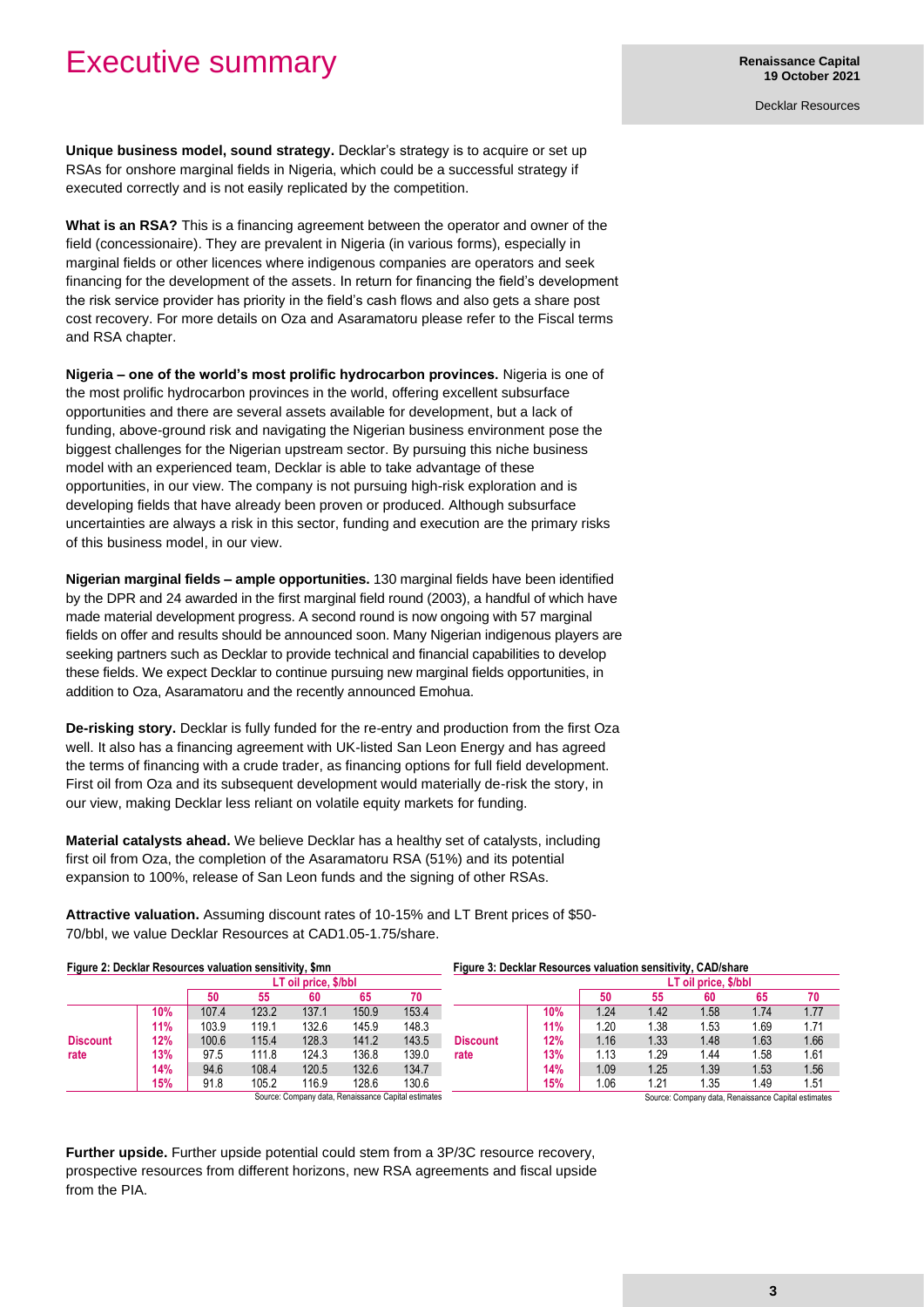**Management with a track record.** Decklar might resemble an E&P start-up, but it comes with an experienced management team, expertise in Nigeria's oil sector (both subsurface and on-ground). Despite offering excellent subsurface opportunities, Nigeria's business environment can often be challenging to navigate and for companies with strong management teams, this could provide an opportunity.

### **Risks**

**Funding:** Prior to reaching production levels that will generate cash flow, Decklar is primarily dependent on funding from ECM and potentially San Leon Energy and crude offtake financing facilities. Decklar's capacity to fund Oza's full field development, Asaramatoru and other opportunities will depend on its ability to raise capital or debt.

**Oil price:** Oil price volatility is a key risk for the sector, affecting both the potential FCF generated from production, but also the sector's share prices.

**Dilution:** Although we expect Decklar to be less reliant on ECM, post Oza first oil, we still expect this to be its main source of funding**.** Past issuances also involved out-of-the money options, which could dilute existing shareholders.

**Subsurface risk:** Decklar's strategy is to target low risk, high quality assets, but as some of the reservoirs have not been flow tested, there could be some subsurface risk.

**Other Nigerian geopolitical risks:** Other risks common to the sector and/or Nigeria include crude evacuation issues due to infrastructure uptime, local community disturbances, delays and cost over-runs. Decklar's management is targeting assets in order to minimise these risks.

**Energy transition:** We expect the energy transition and related ESG pressures to make funding more challenging for oil and gas companies and potentially increase their cost of capital.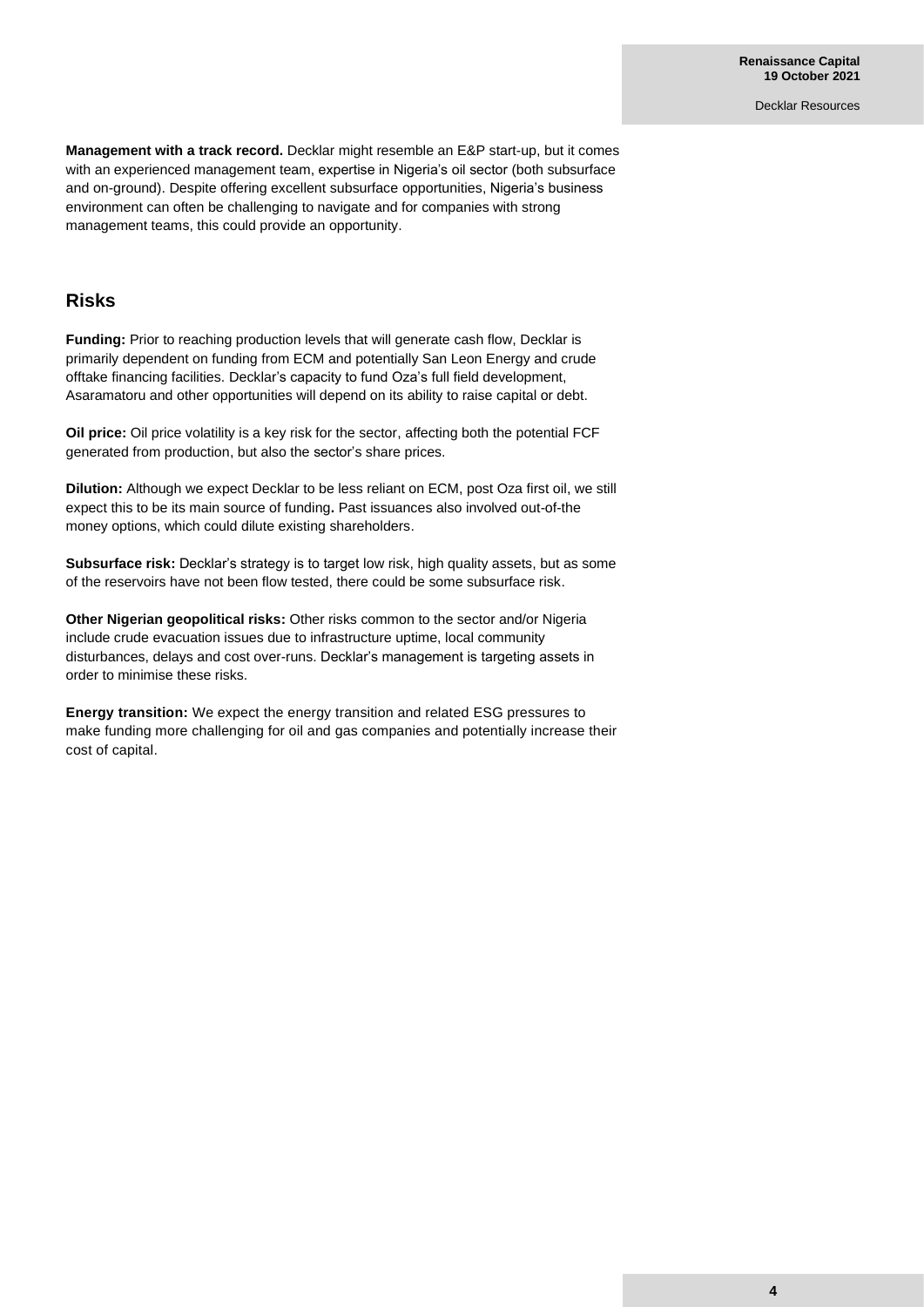## Company overview

**Renaissance Capital 19 October 2021**

Decklar Resources

**Decklar Resources is a Canadian listed E&P company, whose focus and strategy is the development of marginal fields in Nigeria. The company has an RSA and is the technical advisor and financial partner of two marginal fields, Oza and Asaramatoru (pending transaction completion), both in OML11.**

### **Strategy**

The company's strategy is to acquire or set RSAs for onshore marginal fields in Nigeria, which could be an attractive, high-return strategy if executed successfully, and is not easily replicated by competition. Nigeria offers excellent subsurface opportunities and there are several assets available for development, but lack of funding, above-ground risk and navigating the Nigerian business environment, pose the biggest challenges for the Nigerian upstream sector. By pursuing this niche business model with an experienced team, Decklar is able to take advantage of these opportunities. The company is not pursuing high risk exploration and is developing fields that have already been proven. Funding and execution are the primary risks of this business model, in our view.

### **Asset overview**

**Oza** is a marginal field in OML11 (Millenium Oil & Gas [operator, 60% WI], Hardy [20%], Emerald Energy Resources [20%]). According to McDaniel's (Decklar's reserves auditors) Competent Person Report (CPR), the field has 2.39mmbbls of 2P reserves and 23.4mmbbls of 2C resources, across nine sandstone reservoirs. In 2020, Decklar Resources (then known as Asian Mineral Resources) acquired 100% of Decklar Petroleum, which has an RSA with the field partners. Decklar is fully funded to recommence production at Oza and in July re-entered the Oza-1 well and tested three zones and is to commence commercial production (targeting 4Q21). We value Decklar's Resources RSA stake in Oza at \$50- 100mn, assuming discount rates of 10-15% and oil prices of \$50-70/bbl.

**Asaramatoru:** Asaramatoru is a marginal field in the swamp of OML11 [Prime (operator, 51% WI), Suffolk Petroleum (49%)]. The field's 2P reserves, according to McDaniel, are 17.47mmbbls, with no material contingent resource. The field was producing from two wells until 2018, when they had to shut in due to lower oil prices, logistics connected with barging and export activities, and limited storage facilities at the well locations. In July 2021, Decklar announced a share purchase agreement (SPA) to acquired Purion, which had signed an RSA with Prime and is separately seeking to enter into an RSA with Suffolk. In our modelling, we assume that Decklar will be successful in increasing its RSA to 100% of the field, but considering the funding requirements and potential dilution, we heavily risk it at 50% in our \$27-45mn valuation, based on the same set of sensitivities as Oza.

**Letter of intent to participate in Emohua field**: In early October Decklar announced that it has entered into a non-binding letter of intent to acquire Westfield (a Nigerian E&P company), which has entered into an RSA with Erebiina to participate in the Emohua field in Nigeria. Emohua is located in OML 22, which is 6km west of Port Harcourt and was recently awarded to Erebiina (60%) and the balance (40%) to other local Nigerian entities in the 2020/2021 Marginal Field Bid Round. Prior to the signing of an SPA, we exclude Emohua from our valuation.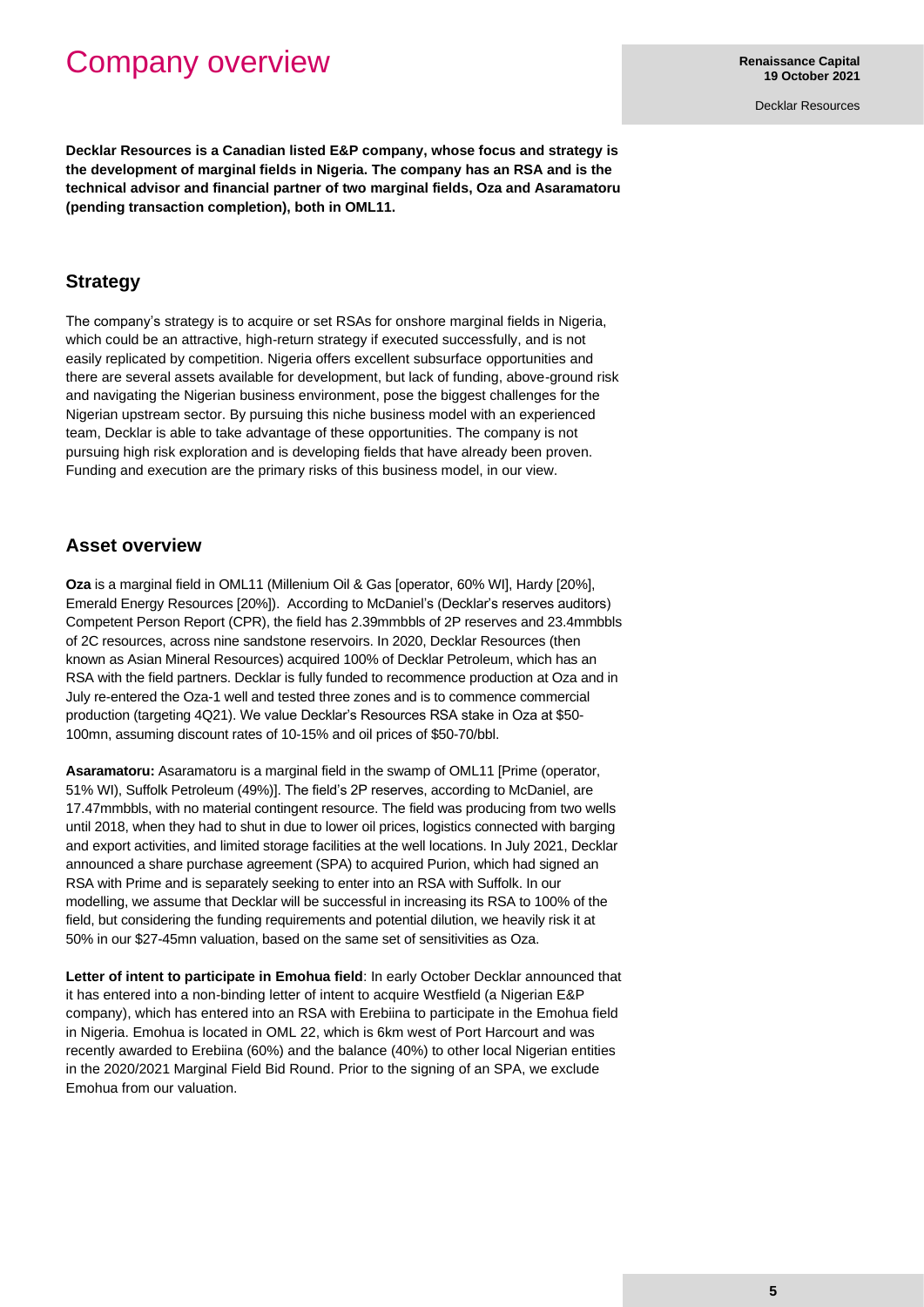## **History**





Source: Bloomberg. Company data

Prior to 2019 – the company then known as Asian Mineral Resources, divested its sole asset (Ban Phuc Nickel Mine in Vietnam) to effectively become a shell company listed on the TSX Venture Exchange (TSX-V).

16 July, 2019 – Asian Mineral Resources announces private placement for \$1mn

3 September, 2019 – the company closes private placement

20 November, 2019 – announces the acquisition of Decklar Petroleum, whose sole asset is an RSA with Millennium for the Oza field

16 December, 2019 – the TSX Venture Exchange conditionally approves Asian Mineral Resources' acquisition of an economic interest in Oza

17 July, 2020 – Acquisition of Decklar Petroleum completed

31 August, 2020 – Preliminary funding of \$26mn to develop Oza announced

8 September, 2020 – Asian Mineral Resources changes name to Decklar Resources

29 January, 2021 – Funding due diligence completed. \$7.5mn tranche of funds from San Leon are held in an escrow account

22 February, 2021 – Announced private placement for CAD4mn at CAD0.28/share. Contracted rig for re-entry of Oza-1 well.

8 April, 2021 – Drilling rig contracted

13 April, 2021 – Announces up to \$15mn unit offering at a CAD1.0/share and 1.5 warrants per share at a strike price of CAD1.5/share.

14 July, 2021 – Announces share purchase agreement (SPA) to participate in the Asaramatoru oil field in OML 11 in Nigeria. Raises ~CAD\$10mn from unit offering and no longer seeks to raise a further ~\$5mn.

30 August, 2021 – Raises \$5mn from unit offering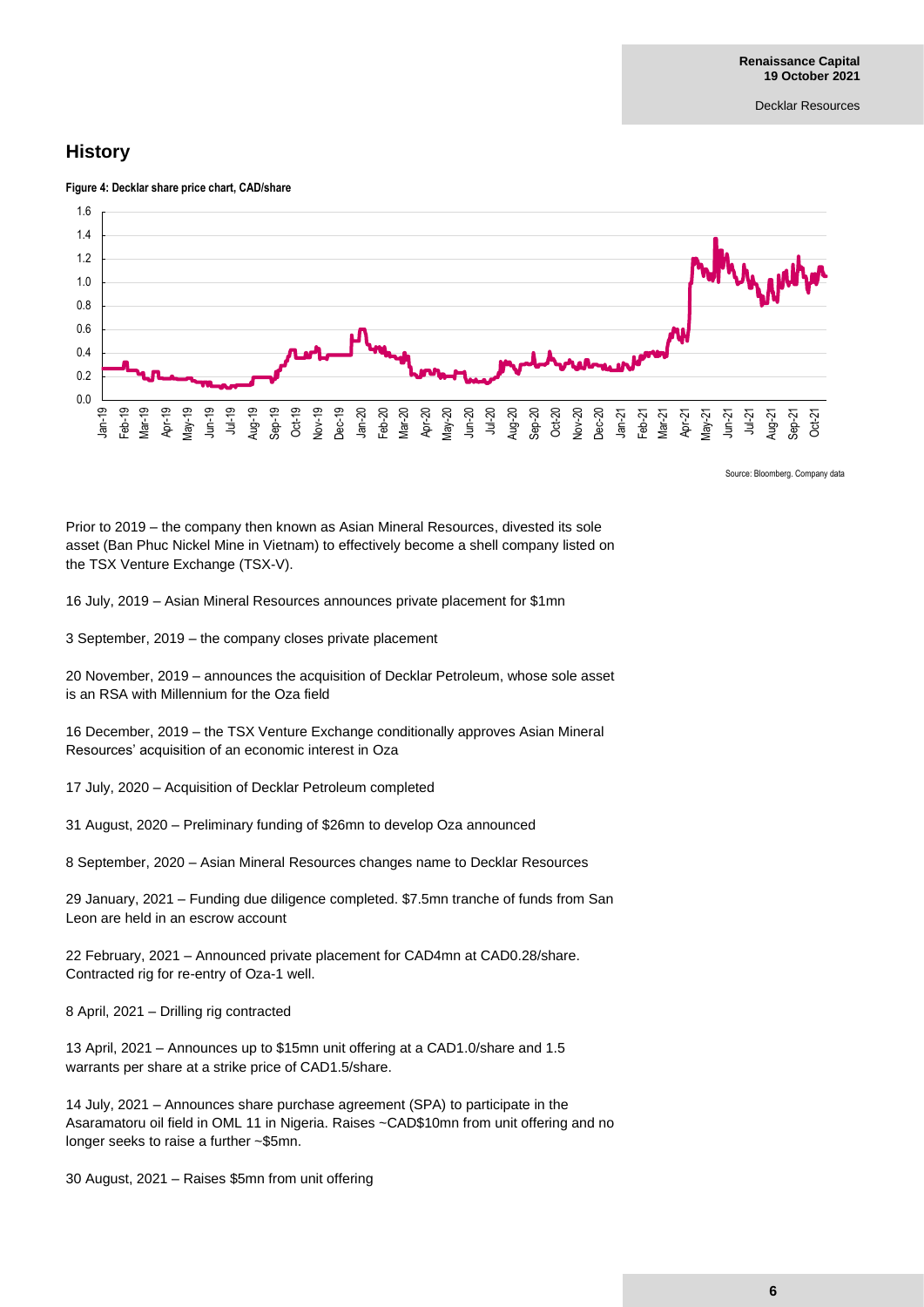1 September, 2021 – A flow test of the L2.6 reservoir (the first of the three to be tested) yields flow rates ahead of expectations and with <0.05% low sediment and water production and no gas production.

30 September, 2021 – The initial flow testing of the L2.4 sand resulted in a flow rate of 10.3mmcfpd and of the L2.2 sand in a flow rate of 1,361bopd. Decklar announced that the well is expected to be put on commercial production after the completion equipment is installed, producing from L2.6 sands.

6 October, 2021 – Decklar announces that it has entered into a non-binding letter of intent to acquire Westfield, which has entered into an RSA with Erebiina to participate in the Emohua field in Nigeria.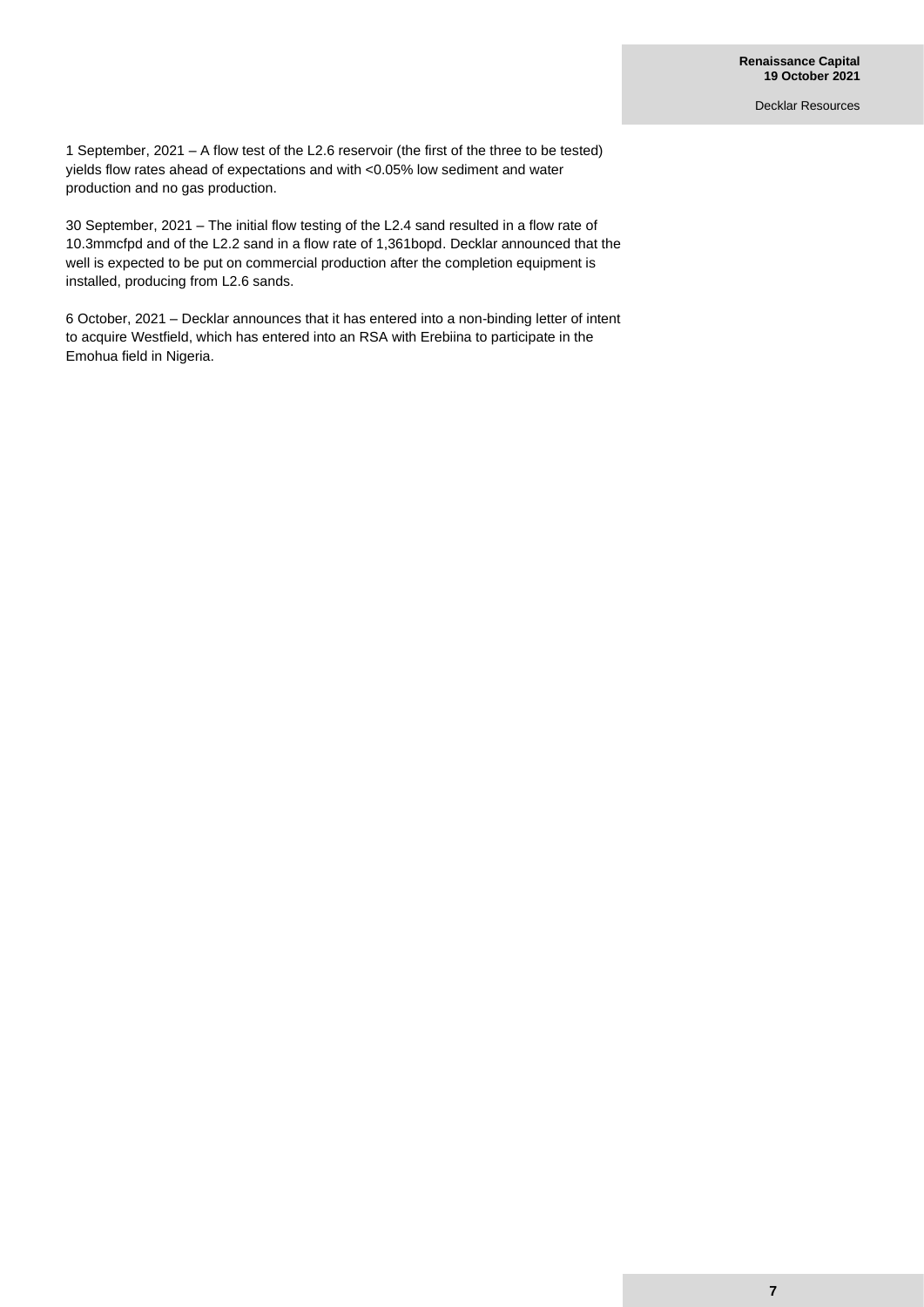## **Strategy**

Decklar Resources

## **The size of the prize**

Nigeria is one of the most prolific hydrocarbon provinces in the world and Africa's largest oil producer, with remaining oil reserves, according to the DPR, at ~37 Bbbls. Nigeria's oil sector was developed by the international majors (IOCs), which together with the Nigerian National Petroleum Corporation (NNPC) and a handful of other companies are still the dominant players onshore and offshore Nigeria.

In 2001, in order to catalyse and support the growth of the indigenous oil sector, the Nigerian authorities launched an indigenisation programme, which entailed the carving out of marginal fields from the IOCs'/NNPC's blocks and awarding them to indigenous companies. Marginal fields are either undeveloped or are fields that have not been in production for >10 years because their economics are too marginal for the IOCs to develop them. 130 individual fields were identified by the DPR and 24 awarded to indigenous companies in 2003. Some 18 years since the first bid round, a new bid round for 57 additional marginal fields was recently concluded with the award results yet to be announced.

#### **Figure 5: New marginal field round**



Source: Department of Petroleum Resources (DPR)

#### **Nigeria's indigenisation programme – domestic challenges present opportunities**

**for Decklar.** Over the years Nigeria has been able to build an indigenous oil and gas ecosystem with a services sector, domestic bank lending, oil and gas-orientated universities and a number of indigenous E&Ps. However, in our view, there have been several failures and over the past few decades many indigenous companies were awarded licences without having either the technical competence nor the financial capabilities to develop them. Most of the marginal fields that have been awarded to date have made little development progress and it is exactly this trend that underpins Decklar's unique business model. Decklar brings the technical and financial competence as a partner for the dozen marginal field opportunities in the Niger Delta.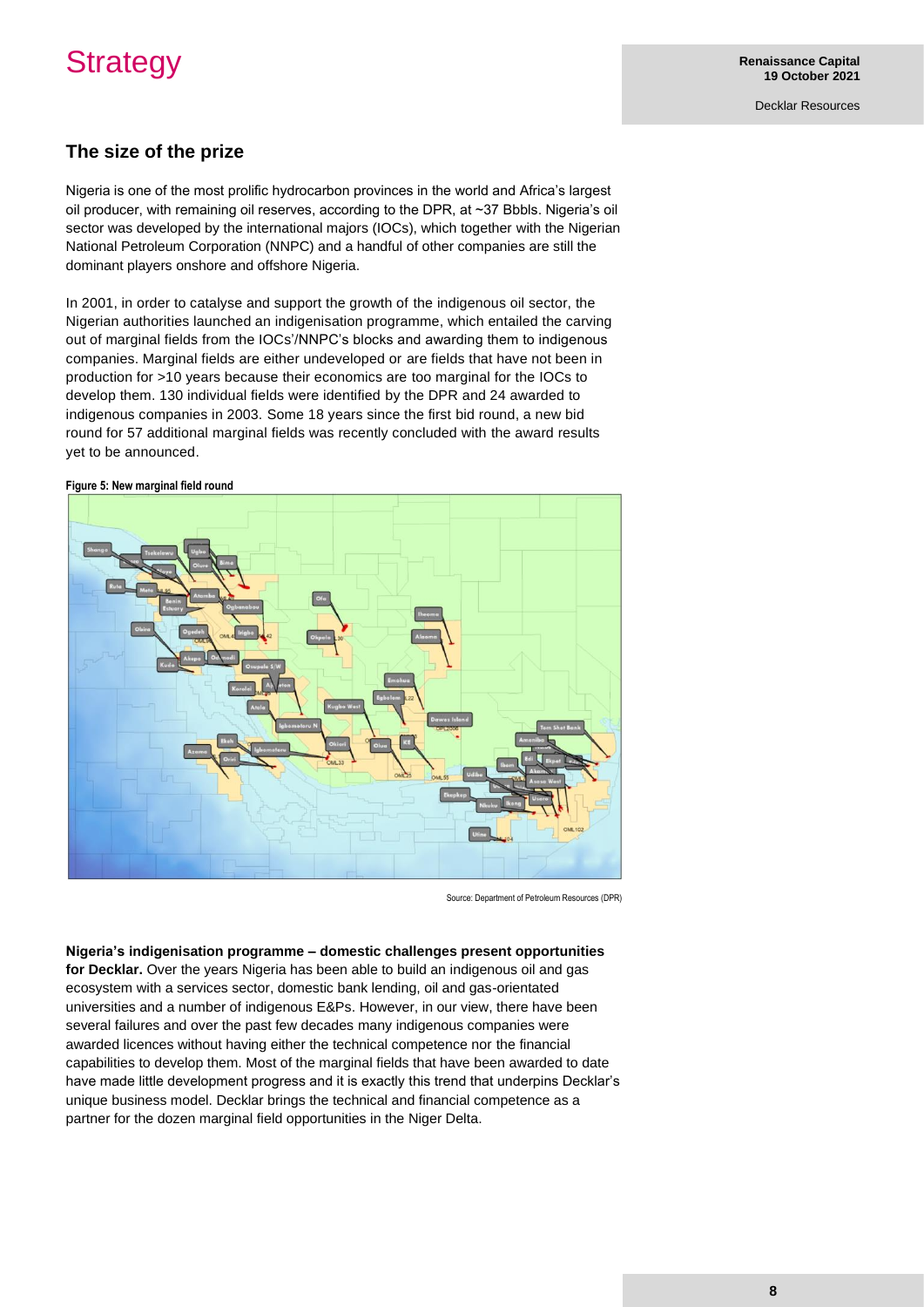## **Growth potential**

We think there is a lot to like about Decklar's business model, including reducedsubsurface risk, short lead times to first oil, low capex intensity to first oil, quick paybacks and high margins (a combination of advantageous fiscal terms and RSA entitlement). Growth is incremental in nature, in the form of additional RSAs with other marginal fields, for which there are plenty of candidates, in our view.

## **Story de-risks as it is executed**

Funding and execution are the main risks of this business model, in our view. There are marginal fields that have had seismic shot in the 1960s or 1970s and no wells drilled or tested. For these there could be subsurface risk present, but the level of subsurface risk Decklar could pursue is within its control and management has been clear that exploration is not what it is after.

Currently, Decklar is primarily reliant on ECM for funding, and oil price volatility presents a risk to the company's funding abilities in the future. For Oza well re-entry, the company is already fully funded, has a financing agreement with San Leon Energy and has agreed the terms of financing with a crude trader as financing options for full field development.

If Decklar is able to execute its plans successfully and Oza produces oil and generates FCF, the company will be less reliant on ECM for funding, and other potential financial avenues could also become available, de-risking the equity story materially, in our view. We view first oil from Oza as a major, re-rating catalyst for the shares. As Decklar continues to grow a portfolio of producing assets, we expect a further de-risking of the story.

## **Further upside potential**

McDaniel has extensive experience in the Niger Delta and its CPR and projections should carry weight. However, we believe that there is good reason to be optimistic on potential upside from a P50/2P reserves recovery as reserves auditors typically take a more conservative approach on pre-production fields recoverable resource. A good example of this is Otakikpo, another marginal field in the OML11, where production from the two wells that had been drilled in the 70s has only marginally declined since 2017 and materially outperformed McDaniel's CPR expectations. Decklar also reported stronger flow rates than pre-drilled expectations from the L2.6 sands, although the L2.4 sands flowed gas (potentially liquids rich) vs initial expectations for oil.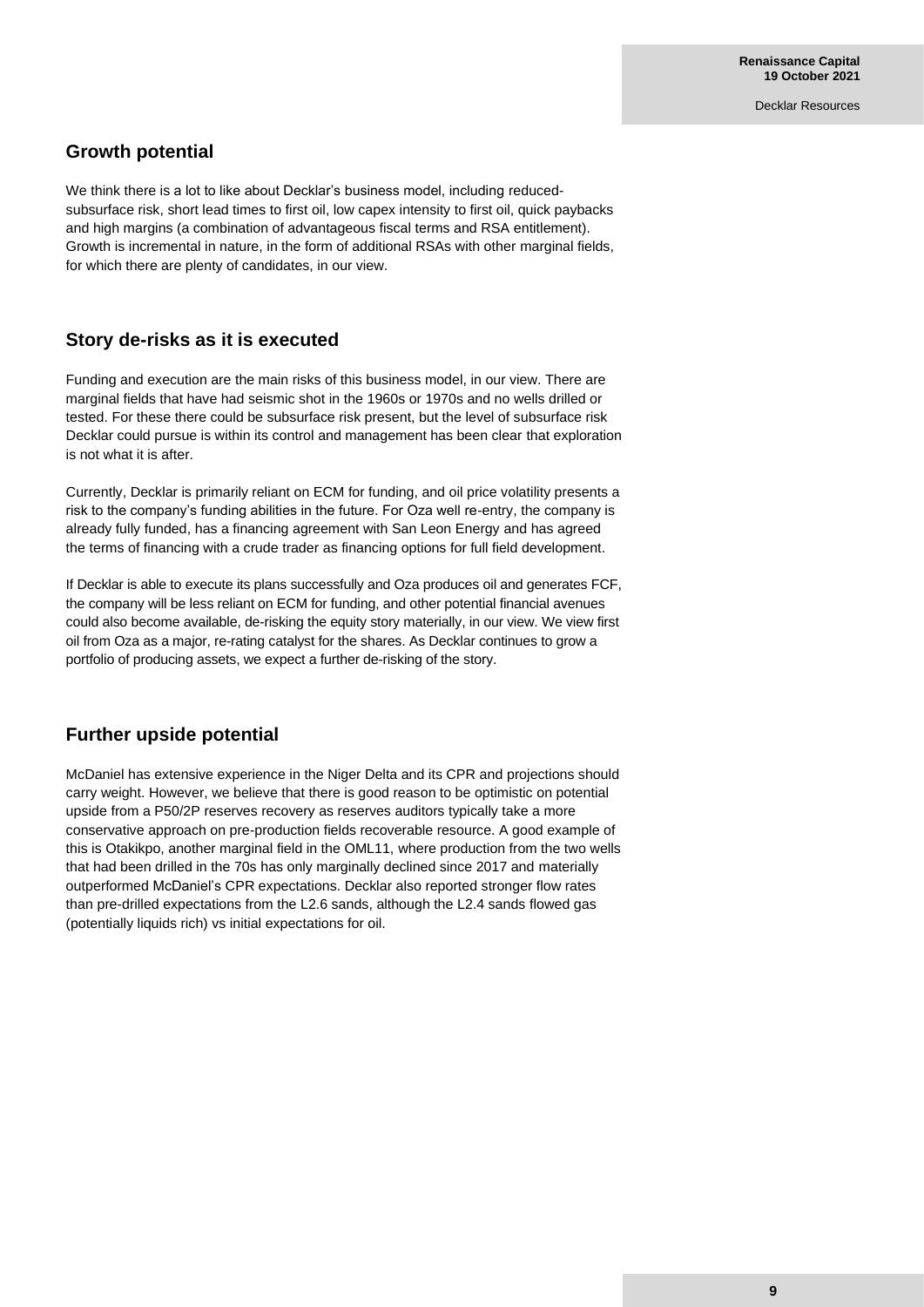## Asset overview

## **Oza**

**Renaissance Capital 19 October 2021**

Decklar Resources

Decklar Resources, via its subsidiary Decklar Petroleum (100% Decklar Resources but we expect it to reduce to 70% Decklar Resources, 30% San Leon) has an RSA for Oza, which underpins most of the company's valuation. The Oza-1 re-entry well spudded in July 2021 and flow tested three reservoirs (L2.6, L2.4 and L2.2), flowing oil in the L2.6 and L2.2 zones and gas in L2.4. Decklar is installing the completion equipment in order to commence production from the L2.6 zone prior to transforming the company into a producer.

Decklar announced in September that the flow test of the L2.6 reservoir yielded stabilised flow rates ahead of expectations at 2,463kbopd, with <0.05% low sediment and water production and no gas production. The initial flow testing of the L2.4 sand resulted in a flow rate of 10.3mmcfpd but management believes that there is potential for significant condensate yield and other natural gas liquids (NGLs). The L2.2 sand flowed at rate of 1,361bopd. Decklar announced that the well is expected to be put on commercial production after the completion equipment is installed, producing from L2.6 sands, and it will evaluate artificial lift strategies such as gas lift to enhance well productivity; it plans to develop the L2.2 sand by drilling a horizontal well from the Oza-1 well pad drilling slot location immediately after completing activities on the Oza-1 re-entry.

Decklar has managed to secure funding to recommence production from Oza-1, overcoming one of the biggest challenges marginal field operators face. For the FFD, financing could come from San Leon, crude traders, banks or ECM. For our base case, we assume that San Leon will exercise its option to buy 30% of Decklar Petroleum (\$15mn) and other funds (up to \$20mn) will be sourced from banks/traders as debt. On this basis, we value Decklar Resources' RSA for Oza between \$47mn and \$82mn, based on discount rates of 10-15% and LT oil prices of \$50/bb-70/bbl and assigning no value to L2.4 sands.

#### **Figure 6: Oza field overview**

| Oza overview            |                                                                                   |                                            |                  |  |  |  |  |  |  |  |
|-------------------------|-----------------------------------------------------------------------------------|--------------------------------------------|------------------|--|--|--|--|--|--|--|
| Asset name              | Oza                                                                               | Reserves 1P, 2P, 3P (mmbbl)                | 1.48, 2.39, 3.57 |  |  |  |  |  |  |  |
| Operator                | Millennium Oil & Gas                                                              | Resources 1C, 2C, 3C (mmbbl)               | 5.04.23.40.47.51 |  |  |  |  |  |  |  |
| <b>Fiscal framework</b> | Tax and royalty and RSA                                                           | Oil as a % of 2P/2C resources              | 100%             |  |  |  |  |  |  |  |
| <b>Partners</b>         | Millennium (60%), Emerald Energy (20%), Hardy (20%)                               | NPV10-15 (gross)*, \$mn                    | 223-392          |  |  |  |  |  |  |  |
| RSA partners**          | Decklar Resources (70%), San Leon Energy (30%)                                    | NPV10-15 (net to Decklar Resources)*, \$mn | 47-90            |  |  |  |  |  |  |  |
|                         | *Assumes \$50-70/bbl (real) range. Reserves and Resources as reported in the CPR. |                                            |                  |  |  |  |  |  |  |  |

\*\*Assumes San Leon will exercise option to acquire 30% of Decklar Petroleum.

Source: Company data, Renaissance Capital estimates

## **Background**

The Oza field is located in Abia State in the northwestern part of OML11, approximately 30 kilometres southwest of Port Harcourt. The field is a 20km2 concession out of OML11 and its crude oil is routed through the Trans Nigerian Pipeline (TNP), which transports crude to the Bonny Export Terminal for export and is surrounded by the Isirmi, Obeakpu, Afam, Obigbo and Umuosi fields. Oza was discovered by Shell Petroleum Development Company (SPDC) in 1959 with the Oza-1 well, which encountered multiple reservoirs and was put into production in 1962, exploiting the M5000 Reservoir. The Oza-2 well delineated the boundaries of many reservoirs found in Oza-1 and exploited the L9000 and the M2100 reservoirs. Oza-3 was drilled and then side-tracked (Oza-4) in 1975, and produced from the M5000 for only six months before being shut-in due to an increasing gas-oil ratio (GOR). By 1983, the field had produced more than one million barrels of oil from the aforementioned three zones and was subsequently shut-in by SPDC due to declining oil production and increasing GORs.

In 2004, as part of the first marginal field round, Millennium entered a farm-out agreement with the joint venture members of OML11 and was appointed operator of the field.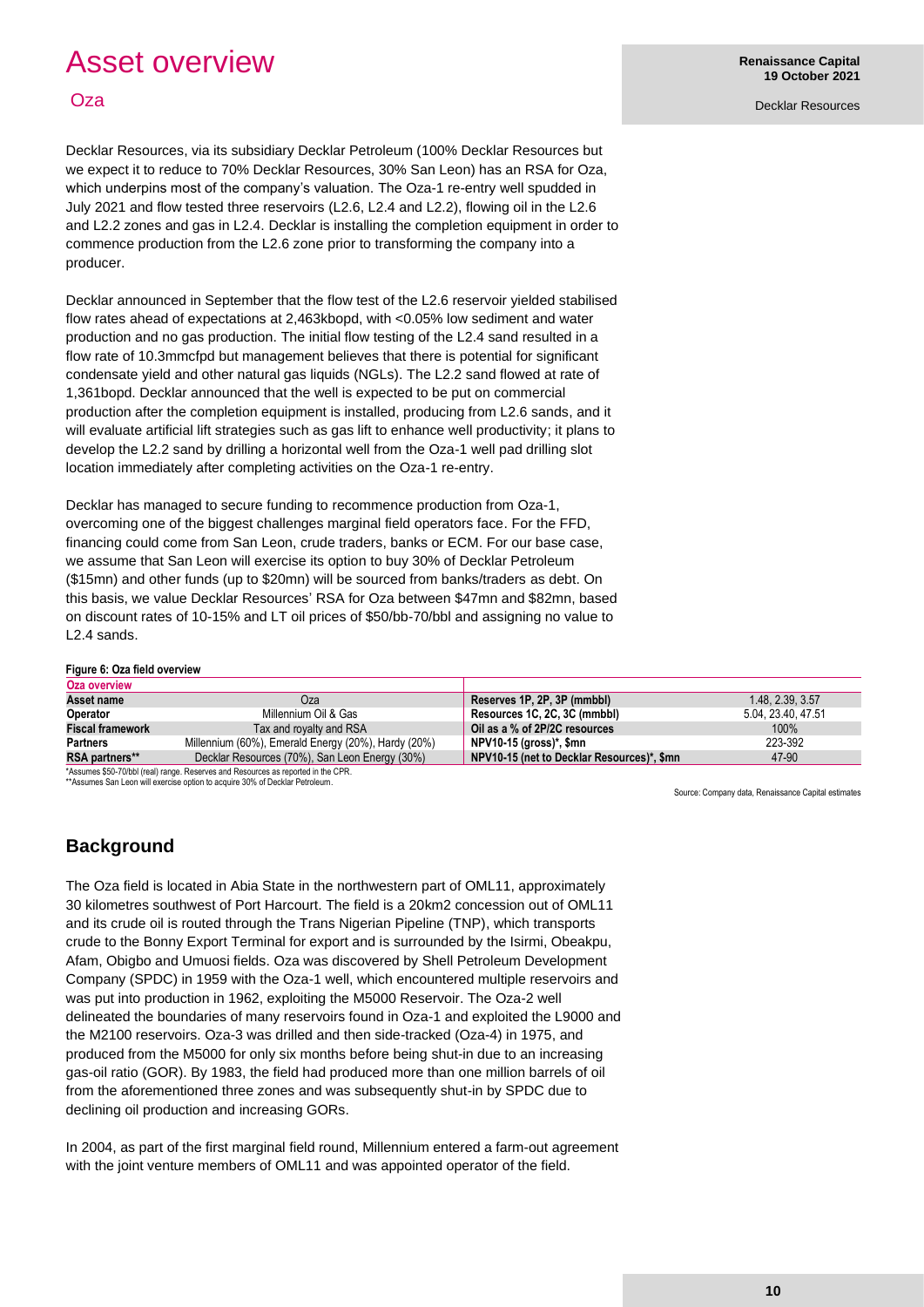Following a farm-out to Hardy (2006) and Emerald (2008), the participating interest is currently 60%/20%/20% between Millennium, Hardy and Emerald, respectively.

In April 2019, Decklar Petroleum entered an RSA with Millennium on behalf of the joint venture partners of the Oza field, to provide technical, financial and operational support needed to develop the Oza field. Under the terms of the RSA, Decklar is responsible for funding 100% of all capital expenditures and is entitled to 80% of distributable funds until all capital investment has been recovered. After cost recovery is achieved, Decklar's share is based on a sliding scale, which is explained in detail in the fiscal terms section of this report.

**Figure 7: Oza field location**



Source: Decklar Resources

## **Development plan**

Phase 1: The first phase of Oza-1 involves the re-entry of the existing Oza-1, as a multizone producer, which is currently underway. Decklar will produce from the L2.6 sands initially and will drill a horizontal well to produce from the L2.2 sands. Production can be brought online in 2021 given existing production facilities and export pipelines with excess capacity and Decklar aims to upgrade facilities to handle production increases and replace rental equipment with permanent facilities, allowing for potential operating cost reductions.

**Phase 2:** The next phase entails the drilling of 4-5 new development wells, additional infill drilling and well tie-ins to existing infrastructure.

**Costs:** According to the CPR, each well is estimated to cost ~\$6.5-7.5mn and recompletion wells ~\$3mn. We forecast unit opex of ~\$6/bbl, which tallies with the CPR.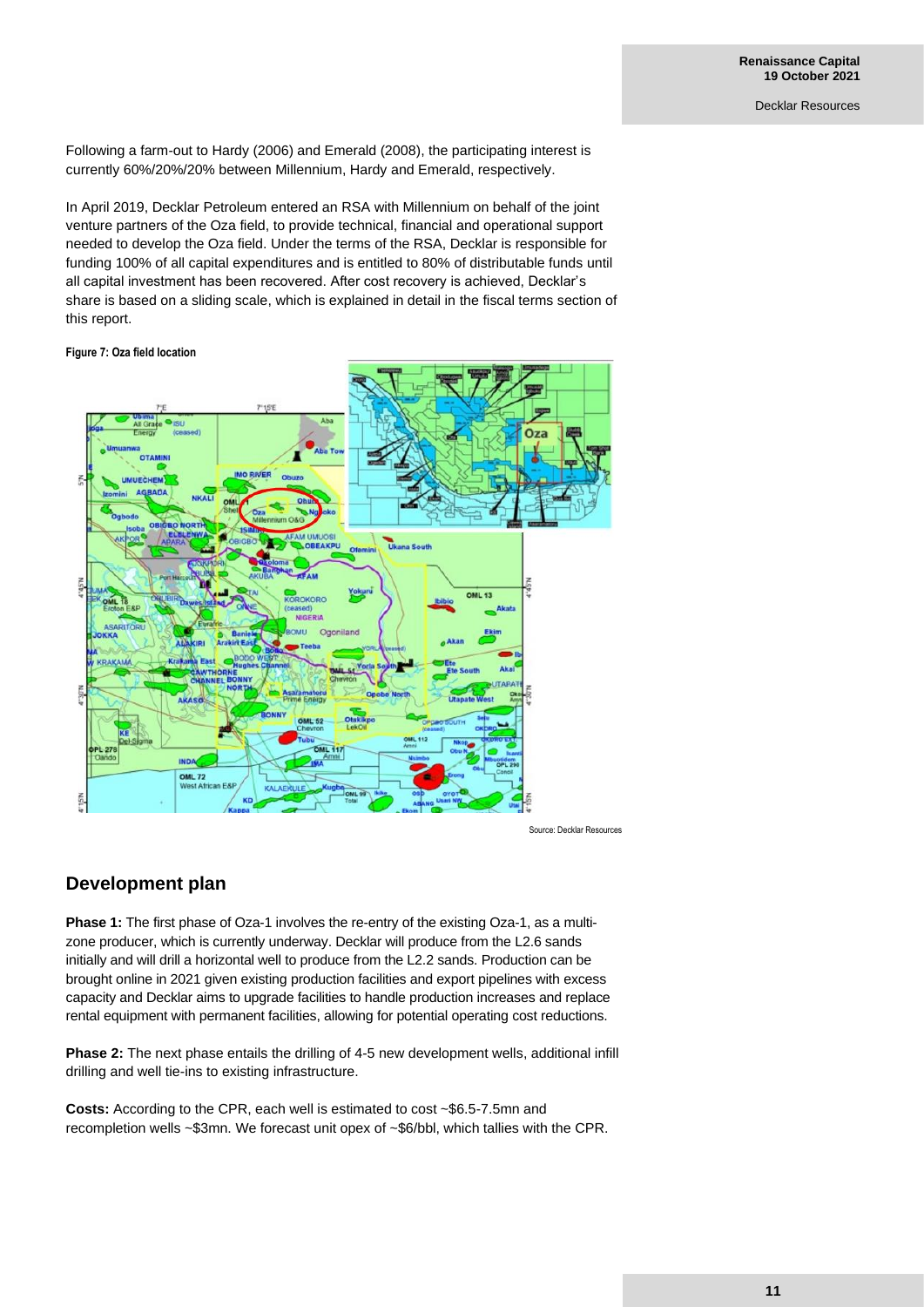

## **Financing and valuation**

The Oza-1 re-entry and production will be funded from Decklar Resources' balance sheet. To finance subsequent development activities, Decklar is pursuing the following options:

- Decklar has signed a financing agreement with San Leon for up to \$15mn (in two tranches), structured as \$7.5mn for 15% of Decklar Petroleum (the local Nigerian subsidiary), with the option to purchase an additional 15% (30% in total) on the same terms following the initial development well. The first \$7.5mn tranche is currently in an escrow account.
- Debt financing the company has agreed the terms of with a crude trader.
- Potential bank debt following Oza first oil.
- Equity capital markets.

For our modelling, we assume that San Leon will exercise its option for 30% of Decklar Petroleum and that the rest of the funds will be sourced via debt. Based on \$50-70/bbl Brent and 10-15% discount rates, we value the Oza field at \$223-392mn, on a gross basis and \$47-90mn, net to Decklar Resources.

| Figure 9: Oza gross valuation, \$mn<br>LT oil price, \$/bbl<br>50<br>65<br>55<br>60<br>302.2<br>362.3<br>332.3<br>272.1<br>10%<br>290.0<br>318.8<br>261.2<br>11%<br>347.5<br>306.2<br>333.7<br>250.9<br>278.5<br>12%<br>294.2<br>320.6<br>267.7<br>241.2<br>13%<br>rate |     |       |       |       |       |                                                     | Figure 10: Oza valuation net to Decklar Resources, \$mn |     |                      |      |                                                     |      |      |  |
|-------------------------------------------------------------------------------------------------------------------------------------------------------------------------------------------------------------------------------------------------------------------------|-----|-------|-------|-------|-------|-----------------------------------------------------|---------------------------------------------------------|-----|----------------------|------|-----------------------------------------------------|------|------|--|
|                                                                                                                                                                                                                                                                         |     |       |       |       |       |                                                     |                                                         |     | LT oil price, \$/bbl |      |                                                     |      |      |  |
|                                                                                                                                                                                                                                                                         |     |       |       |       |       | 70                                                  |                                                         |     | 50                   | 55   | 60                                                  | 65   | 70   |  |
| <b>Discount</b>                                                                                                                                                                                                                                                         |     |       |       |       |       | 392.2                                               |                                                         | 10% | 57.5                 | 65.8 | 74.1                                                | 82.4 | 90.3 |  |
|                                                                                                                                                                                                                                                                         |     |       |       |       |       | 376.2                                               |                                                         | 11% | 55.0                 | 63.1 | 71.1                                                | 79.0 | 86.7 |  |
|                                                                                                                                                                                                                                                                         |     |       |       |       |       | 361.1                                               | <b>Discount</b><br>rate                                 | 12% | 52.8                 | 60.5 | 68.2                                                | 75.9 | 83.2 |  |
|                                                                                                                                                                                                                                                                         |     |       |       |       |       | 346.9                                               |                                                         | 13% | 50.6                 | 58.1 | 65.6                                                | 72.9 | 80.0 |  |
|                                                                                                                                                                                                                                                                         | 14% | 232.0 | 257.6 | 283.0 | 308.3 | 333.6                                               |                                                         | 14% | 48.6                 | 55.9 | 63.0                                                | 70.1 | 77.0 |  |
|                                                                                                                                                                                                                                                                         | 15% | 223.4 | 248.0 | 272.4 | 296.8 | 321.0                                               |                                                         | 15% | 46.7                 | 53.7 | 60.7                                                | 67.5 | 74.1 |  |
|                                                                                                                                                                                                                                                                         |     |       |       |       |       | Source: Company data, Renaissance Capital estimates |                                                         |     |                      |      | Source: Company data, Renaissance Capital estimates |      |      |  |

#### **Figure 10: Oza valuation net to Decklar Resources, \$mn**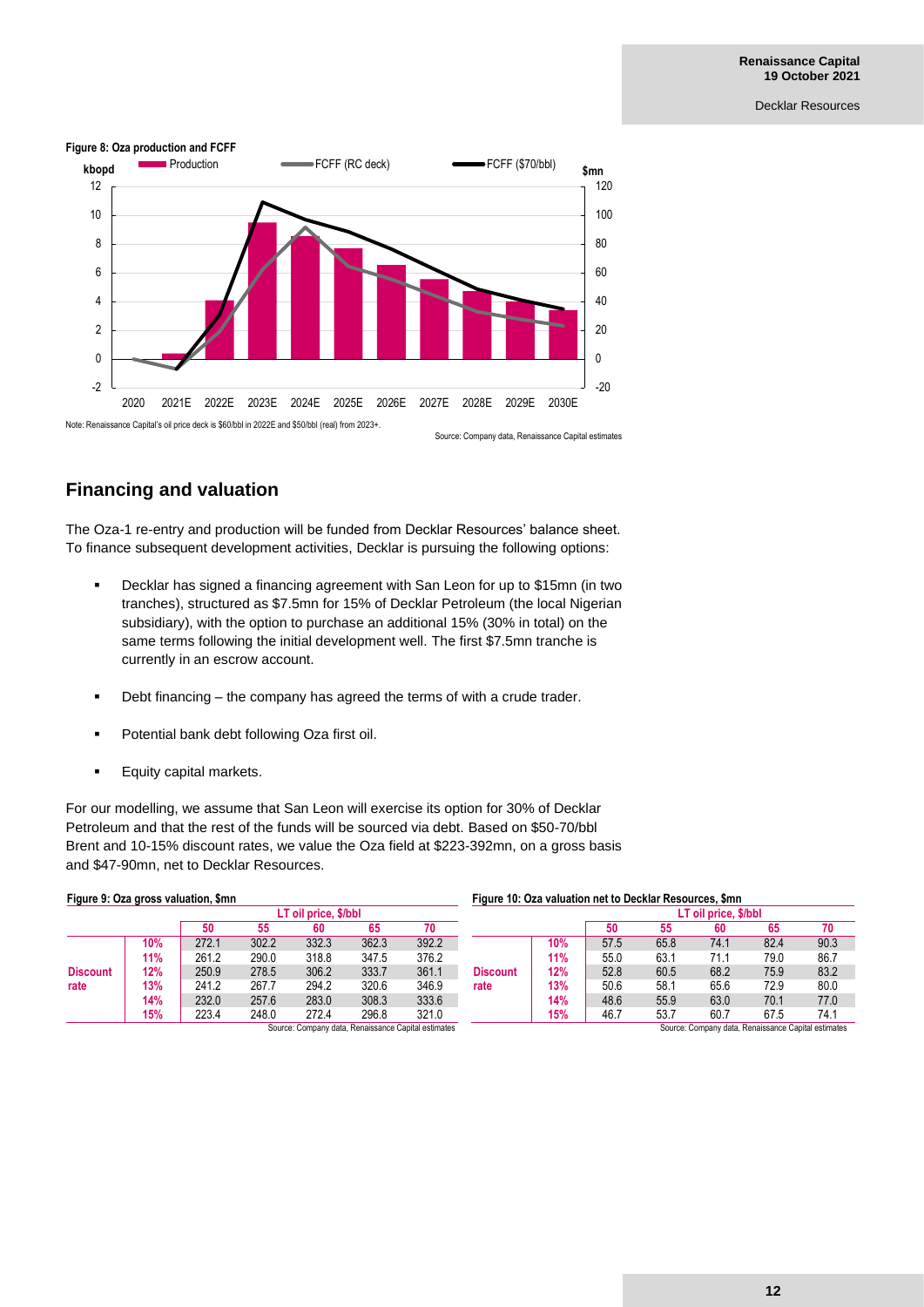## Fiscal terms and RSA agreement

Decklar Resources

Marginal fields have preferential fiscal terms, relative to the standard tax and royalty terms in Nigeria. Production-based government royalty ranges from 2.5-18.5% (vs the 20% standard), but there is also an additional overriding royalty (ORRI) paid to the owners of the licence (SPDC). Petroleum Profits Tax (PPT) is 65.75% until 2022 and 85% thereafter. In addition, a 30% corporate income tax (CITA) is payable on RSA income (50% of field profit); 75% of which is attributable to the JV. Decklar pays 25% on a sole basis. The RSA fee is tax deductible for the purposes of PPT, with the tax shield offering a valuation uplift.

#### **Figure 11: Oza field royalties**

| Oil production, kbopd | <b>Government royalty</b> | <b>Overriding royalty</b> |
|-----------------------|---------------------------|---------------------------|
| $0$ to $2$            | 2.5%                      | 2.5%                      |
| $2 - 5$               | 2.5%                      | 3.0%                      |
| $5 - 10$              | 7.5%                      | 5.5%                      |
| $10-15$               | 12.5%                     | 7.5%                      |
| $>15$                 | 18.50%                    | negotiated                |
|                       |                           | Source: Company data      |

Under the terms of the RSA, Decklar Petroleum funds 100% of capex and is then entitled to 80% of distributable funds (funds post debt repayment) until it has fully recovered its costs. Post cost recovery, the profit oil is shared based on the following sliding scale:

#### **Figure 12: Decklar share of profit oil, post cost recovery**

| <b>Cumulative production, mmbbl</b> | Decklar % |
|-------------------------------------|-----------|
| Less than 2.5                       | 80.0      |
| Between 2.5 and 5                   | 70.0      |
| Between 5 and 7.5                   | 60.0      |
| Between 7.5 and 10                  | 50.0      |
| Over 10                             | 40.0      |
| Note: 1mmbbl produced to date       |           |

Source: Company data

Assuming San Leon exercises its option for 30% of Decklar Petroleum, the cash-flow priority of the latter's distributions is as follows:

- 100% of cash flow to service the first \$7.5mn tranche of the San Leon loan until repayment.
- 50% of cash flow to service the first \$7.5mn tranche of the San Leon loan until repayment.
- The remaining cash flow to be shared on a 70/30 basis between Decklar Resources and San Leon Energy.

The following figures shows how the field's FCFF is split between stakeholders, at \$70/bbl Brent. The majority of the FCFF goes to Decklar Petroleum until cost recovery, but the field partners capture a larger share in subsequent years. From the FCF Decklar Petroleum receives, San Leon takes the majority until it recovers its costs, after which Decklar Resources will receive the higher share.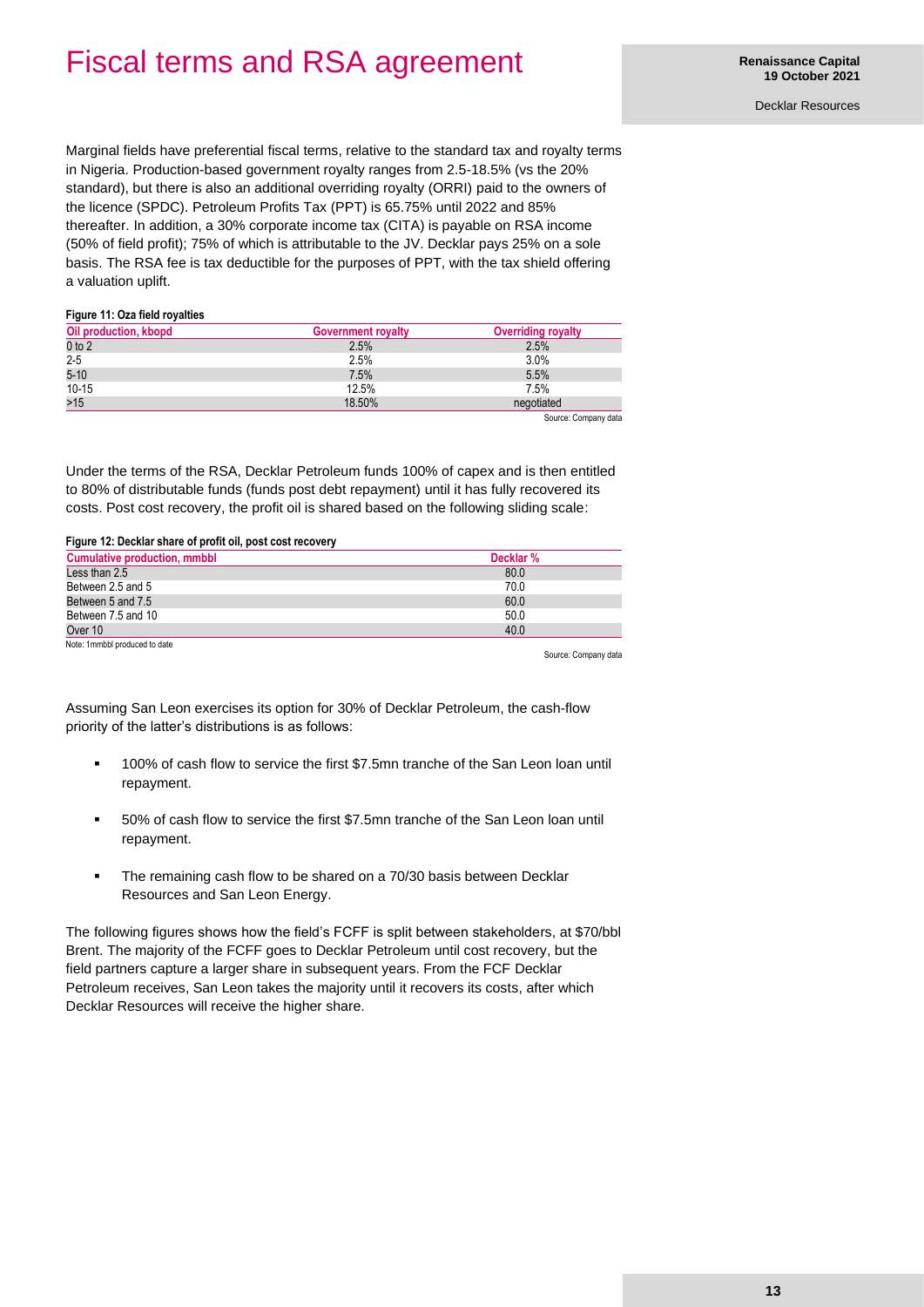#### **Figure 13: Oza FCFF and distributions at \$70/bbl Brent, \$mn**



Source: Company data, Renaissance Capital estimates

### **PIA fiscal terms boost?**

Marginal fields pay both a government and over-riding royalty (please refer to the previous page for Oza's fiscal terms) but this is less than the 20% royalty other onshore fields pay. The PPT for marginal fields was, in the past, proposed to be lowered from the current 85% but the proposal was never voted into law.

The newly passed PIA improves both the PPT and royalty rates as per below, although at this time Decklar's management has not advised as to whether the Oza field JV will choose to convert to the new fiscal terms or not, and our current assumptions do not factor in potential fiscal upside.

- **Royalties:** Fields under 10kbopd, including marginal fields, will pay a 5% royalty, up to 5kbopd of production and 7.5% for the incremental production over 5kbopd. In addition, there is an oil price royalty of 0.1% for each \$/bbl Brent over \$50/bbl, ie, at \$75/bbl, there is an additional 2.5% royalty.
- **Tax: PPT will be eliminated and fields will pay a 30% CITA and an additional** hydrocarbon tax of 30% (onshore) or 15% (shallow offshore).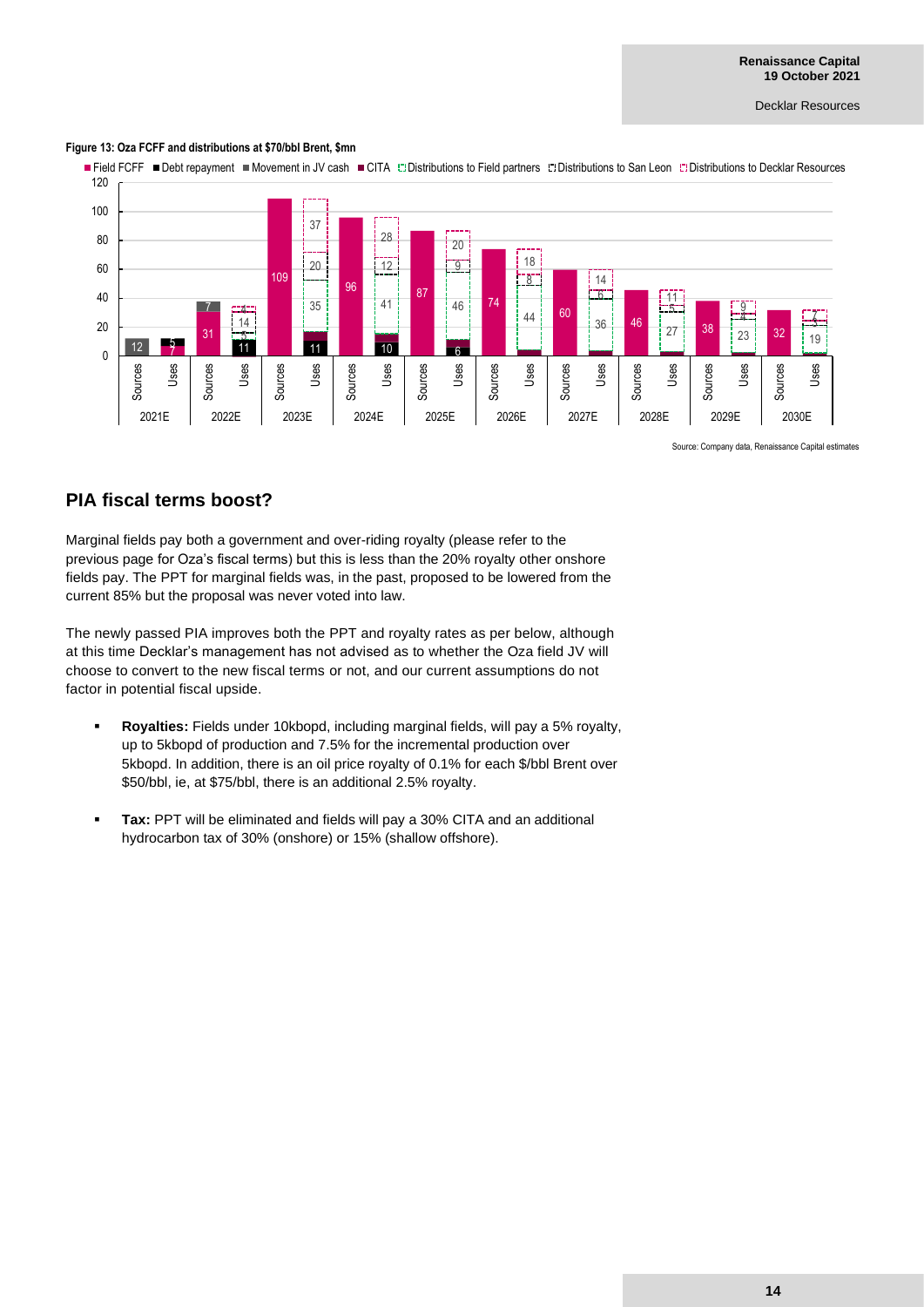## Subsurface (from CPR)

Decklar Resources

The Oza field is covered by 3D seismic covering approximately 140 square kilometres including the Oza field area. The quality of the seismic is considered to be fair to good. The depth-converted surfaces were tied to well tops and were used for structural mapping.

The Oza field structure is a faulted anticline formed by a number of growth faults. There are two main fault sets running in the northwest to southeast direction which limit the structure from north and south. These faults have a V-shaped profile in a north to south direction and the anticline gets narrower with depth. The crestal part of the anticline structure is approximately half the distance between these faults. Most of the hydrocarbon accumulations were penetrated by wells within this anticlinal structure. The well, Oza-2, penetrated two small oil accumulations in a faulted block south from the main anticline.

These oil pools are related to a small three-way faulted anticline truncated by a northeast fault. The log data of the Oza Field suggests that the entire reservoir section can be divided into three units, referred to as the lower, middle and upper units. The lower unit consists of the M5000 Sand, the middle unit comprises the L7000 to M2100 sands, and the upper unit comprises sands from K7000 to the L3000. The structural shape is slightly different for each of these units. Reservoirs in the Oza field were formed within a widespread channel system environment under changing sea level conditions. The depositional environment of sedimentary cycles comprises several facies, which range from estuarine to shoreface and lagoonal.

The trapping mechanism for most of the zones is a combination of structural closure and fault sealing depending on the horizon. Hydrocarbons were interpreted in nine reservoirs, but only three reservoirs M2100, L9000 and M5000 were tested and produced oil. Most of the fields in the area contain both oil and gas accumulations so the presence of gas is not unusual. The absence of reliable open hole logs with a full set of porosity logs (density, neutron and sonic logs) and test data does not allow for a definitive conclusion on the type of hydrocarbons in many of these reservoirs. Even in reservoirs found to be oil saturated in the existing well penetrations, gas caps may exist at the higher structural elevations outside well control and this has been factored into the assessment.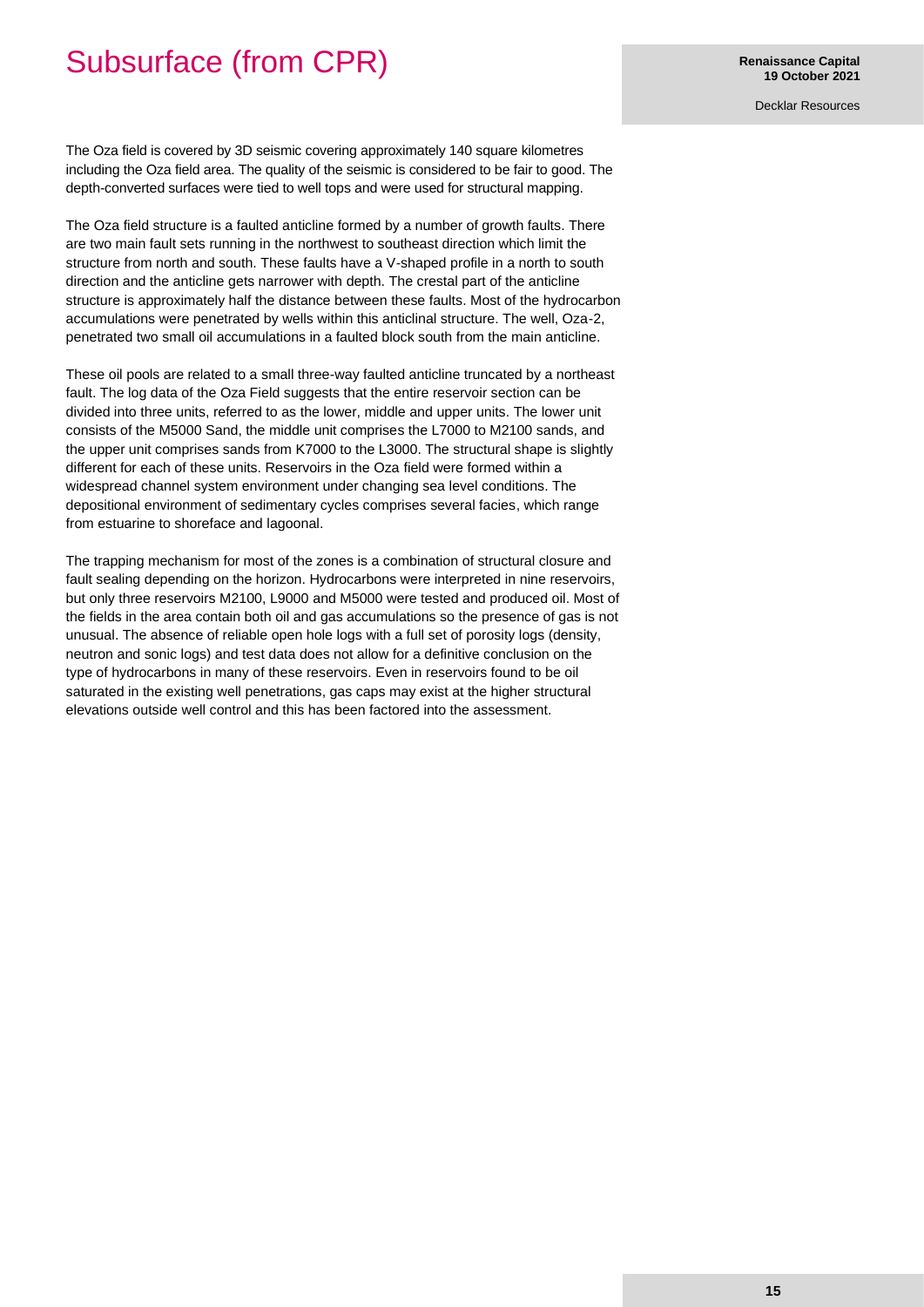### **Figure 14: Oza resources map**



Source: Company data



### **Figure 15: Oza reserves map**

Source: Company data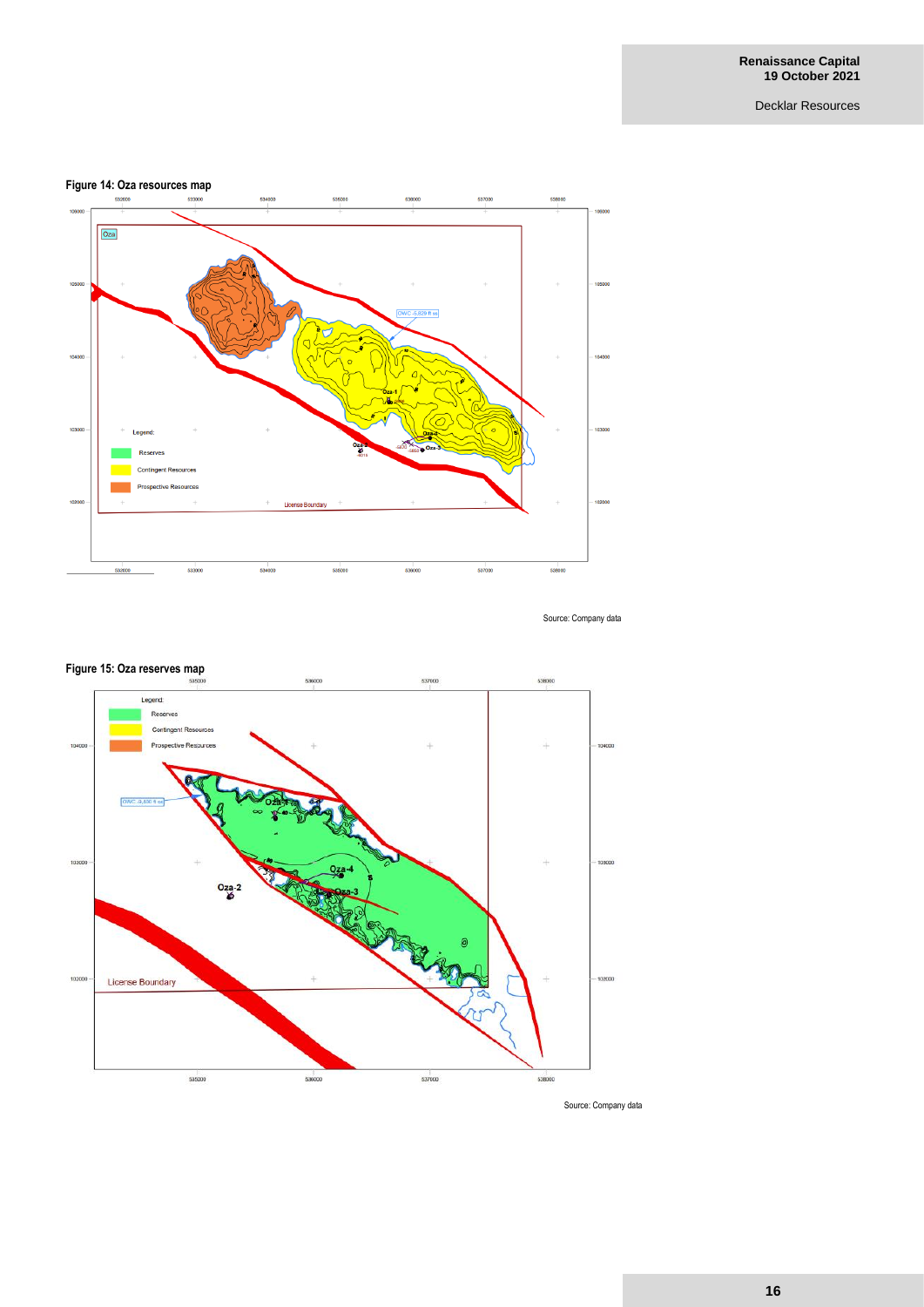## Asaramatoru

Following its acquisition of Purion earlier this year (transaction yet to close), Decklar has an RSA agreement with Prime, for 51% of the Asaramatoru field. Purion, according to Decklar's management, is also seeking to enter into an RSA with Suffolk (49% of Asaramatoru), which is what we include in our modelling assumptions. Financing the development of the asset is, at present, what we consider the biggest uncertainty around the asset, which is heavily risked at 50% in our \$27-45mn valuation.

#### **Figure 16: Asaramatoru field overview**

| Asaramatoru overview    |                            |                                          |                    |
|-------------------------|----------------------------|------------------------------------------|--------------------|
| Asset name              | Asaramatoru                | Reserves 1P. 2P. 3P (mmbbl)              | 9.91, 17.47, 27.25 |
| <b>Operator</b>         | Prime Oil and Gas          | Resources 1C, 2C, 3C (mmbbl)             |                    |
| <b>Fiscal framework</b> | Tax and royalty and RSA    | Oil as a % of 2P/2C resources            | 100%               |
| <b>Partners</b>         | Prime (51%), Suffolk (49%) | $\sqrt{\text{NPV}}$ 10-15 (gross)*, \$mn | 118-234            |
| <b>RSA partners</b>     | 100% Decklar Resources     | NPV10-15 (100% RSA)**, \$mn              | 54-90              |

\*Assumes \$50-70/bbl (real) range.

\*\*Assumes 100% RSA, unrisked and funded via Decklar's balance sheet.

Source: Company data, Renaissance Capital estimates

Asaramatoru is a marginal field in the swamp of OML11 [Prime (operator, 51% WI), Suffolk Petroleum (49%)]. The field's 2P reserves, according to McDaniel, are 17.47mmbbls, with no material contingent resource. The field was producing from two wells, until 2018, when they were shut in due to lower oil prices and logistics connected with barging and export activities, and limited storage facilities at the well locations.

In July 2021, Decklar agreed to acquire Purion, which had signed an RSA with Prime and is separately seeking to enter into an RSA with Suffolk. Decklar and Prime's next planned stages for the development of Asaramatoru involve re-entering the two existing wells and recompiling these into optimal zones. This will be followed by additional development drilling according to an updated field development programme. The full field development plan will include the expansion of the processing facilities and initiation of production through a barging solution, followed by an optimised evacuation programme based on production characteristics and infrastructure availability.

For our modelling assumptions, we assume that Decklar will be successful in increasing its RSA to 100% of the field, but considering the funding requirements we heavily risk it at 50% in our \$27-45mn valuation.

| Figure 17: Asaramatoru gross valuation, \$mn |     |     |     |                      |     |                                                     | Figure 18: Asaramatoru valuation net to Decklar Resources (unrisked), \$mn |     |     |    |                |                                                     |     |    |
|----------------------------------------------|-----|-----|-----|----------------------|-----|-----------------------------------------------------|----------------------------------------------------------------------------|-----|-----|----|----------------|-----------------------------------------------------|-----|----|
|                                              |     |     |     | LT oil price, \$/bbl |     |                                                     | LT oil price, \$/bbl                                                       |     |     |    |                |                                                     |     |    |
|                                              |     | 50  | 55  | 60                   | 65  | 70                                                  |                                                                            |     | 50  | 55 | 60             | 65                                                  | 70  |    |
| <b>Discount</b>                              | 10% | 141 | 165 | 188                  | 211 | 234                                                 | <b>Discount</b><br>rate                                                    |     | 10% | 63 | 78             | 89                                                  | 101 | 90 |
|                                              | 11% | 136 | 159 | 181                  | 204 | 226                                                 |                                                                            | 11% | 61  | 76 | 86             | 97                                                  | 87  |    |
|                                              | 12% | 131 | 153 | 175                  | 196 | 218                                                 |                                                                            | 12% | 59  | 73 | 84             | 94                                                  | 84  |    |
| rate                                         | 13% | 127 | 148 | 169                  | 189 | 210                                                 |                                                                            | 13% | 57  |    | 8 <sup>4</sup> | 91                                                  | 81  |    |
|                                              | 14% | 122 | 143 | 163                  | 183 | 203                                                 |                                                                            | 14% | 55  | 69 | 78             | 88                                                  | 79  |    |
|                                              | 15% | 118 | 138 | 157                  | 177 | 196                                                 |                                                                            | 15% | 54  | 66 | 76             | 86                                                  |     |    |
|                                              |     |     |     |                      |     | Source: Company data, Renaissance Capital estimates |                                                                            |     |     |    |                | Source: Company data, Renaissance Capital estimates |     |    |

**Fiscal terms:** The RSA provides Purion with the majority share of production and associated cash flow from Asaramatoru in exchange for funding and technical assistance to restart commercial production and full field development. Under the terms of the RSA, Purion is responsible for funding all capex and is entitled to a minimum 85% of distributable funds until all capital investment has been recovered, plus at least a 35% uplift to invested funds. After cost recovery is achieved, Purion's share is 30% of net

available profit from existing wells, and 40% of net available profit from new wells.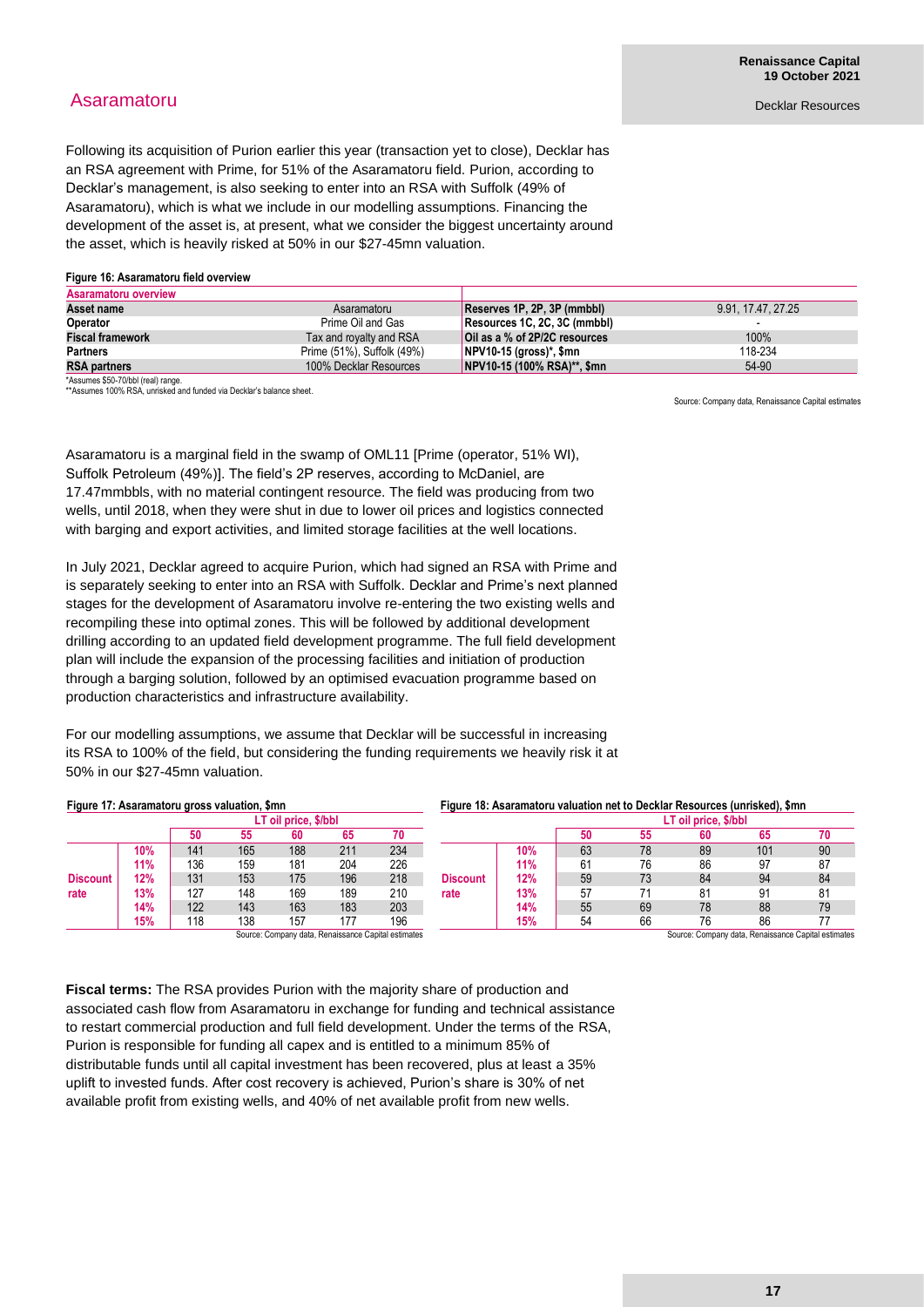## Valuation

Decklar Resources

**Based on our standard bottom-up SoTP methodology, we value Decklar Resources at a rounded CAD1.05-1.75/share, implying 3-72% upside potential from current share price levels.**

## **Methodology**

Our standard approach to valuing international E&Ps is a bottom-up SoTP valuation of a company's assets, net debt and other corporate items. We use a DCF to value each asset individually, typically using 10-15% discount rates. Our valuation is typically based on unrisked producing assets (usually 2P/P50), and commercially-risked discoveries and developments (2P/2C). Our NAV or TNAV does not include any upside from exploration. Risked exploration NAV (RENAV) includes commercially- and geologically-risked exploration. RenCap's oil price forecast is \$68/bbl for 2021, \$60/bbl for 2022 and \$50/bbl (real) from 2023+.

- **Discount rate:** Our benchmark rate is 12% and we use a 10-15% range for sensitivities.
- **Oil price forecast:** Renaissance Capital's oil price forecast is \$68/bbl for 2021, \$60/bbl for 2022 and \$50/bbl real from 2023 onwards, which is what we assume as a benchmark for Decklar. We use \$50-70/bbl LT oil price sensitivities.
- **Oza:** We value Oza at \$47-90mn or CAD0.54-1.04/share, net to Decklar Resources (assuming 70% of Decklar Petroleum), assuming an unrisked 2P+2C resource recovery but excluding L2.4 sands previously reported 2C resources in the CPR (~4mmbbl gross).
- Asaramatoru: We value Asaramatoru, based on its 2P reserves and commercially risked at 50%, at \$27-45mn, or CAD0.31-0.52/share.
- **Corporate items and other:** We deduct two years of G&A from our valuation (\$3mn), Decklar's net cash (\$3mn) and adjust for post 1Q21 results equity raises, San Leon Energy receipts and future dilutive instruments (\$18.2mn).

| Figure 19: Decklar Resources valuation sensitivity, \$mn |            |       |       |       |       |            | Figure 20: Decklar Resources valuation sensitivity, CAD/share |     |                  |      |                      |           |      |  |
|----------------------------------------------------------|------------|-------|-------|-------|-------|------------|---------------------------------------------------------------|-----|------------------|------|----------------------|-----------|------|--|
| LT oil price, \$/bbl                                     |            |       |       |       |       |            |                                                               |     |                  |      | LT oil price, \$/bbl |           |      |  |
|                                                          |            | 50    | 55    | 60    | 65    | 70         |                                                               |     | 50               | 55   | 60                   | 65        | 70   |  |
| <b>Discount</b>                                          | 10%        | 107.4 | 123.2 | 137.1 | 150.9 | 153.4      |                                                               | 10% | 1.24             | 1.42 | 1.58                 | 1.74      | 1.77 |  |
|                                                          | <b>11%</b> | 103.9 | 119.1 | 132.6 | 145.9 | 148.3      |                                                               | 11% | 1.20             | 1.38 | 1.53                 | . 69      | 1.71 |  |
|                                                          | 12%        | 100.6 | 115.4 | 128.3 | 141.2 | 143.5      | <b>Discount</b>                                               | 12% | 1.16             | 1.33 | 1.48                 | 1.63      | 1.66 |  |
| rate                                                     | 13%        | 97.5  | 111.8 | 124.3 | 136.8 | 139.0      | rate                                                          | 13% | $\overline{.13}$ | l.29 | 1.44                 | .58       | 1.61 |  |
|                                                          | 14%        | 94.6  | 108.4 | 120.5 | 132.6 | 134.7      |                                                               | 14% | 1.09             | 1.25 | 1.39                 | 1.53      | 1.56 |  |
|                                                          | 15%        | 91.8  | 105.2 | 116.9 | 128.6 | 130.6<br>. |                                                               | 15% | 1.06             | 1.21 | 1.35                 | l.49<br>. | 1.51 |  |

Source: Company data, Renaissance Capital estimates

Source: Company data, Renaissance Capital estimates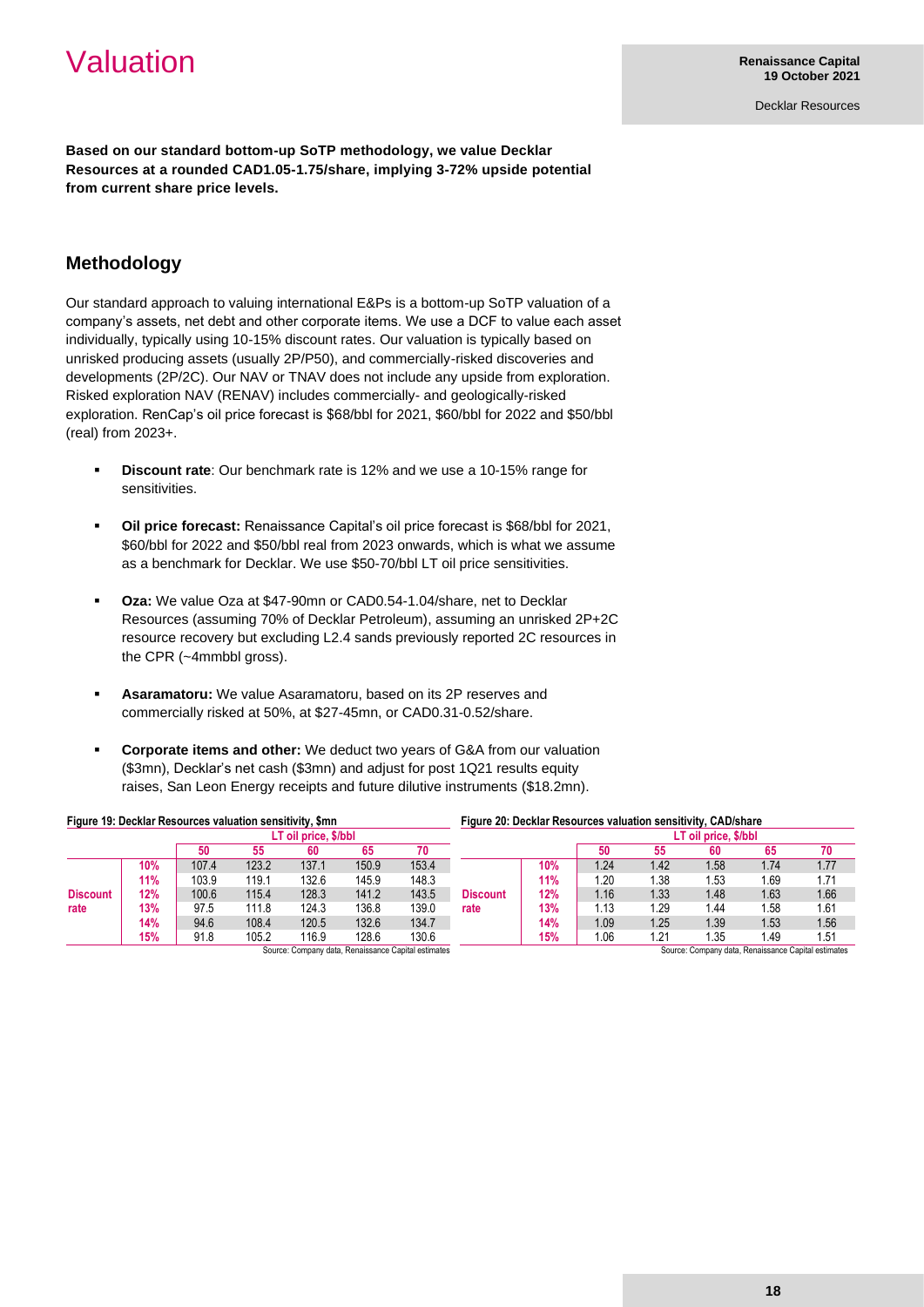#### **Figure 21: Decklar valuation summary**

| $19410 + 11$ booking valuation cultimize          |                       |         | <b>Gross resource</b>  |     | <b>Net resource</b>    |                              | NPV/boe              | NPV/\$mn         | NPV/\$mn                 | NPV/sh                    | NPV/sh                      |
|---------------------------------------------------|-----------------------|---------|------------------------|-----|------------------------|------------------------------|----------------------|------------------|--------------------------|---------------------------|-----------------------------|
| <b>Asset</b>                                      | <b>Country Status</b> |         | (geo. risked)<br>mmboe | WI* | (geo. risked)<br>mmboe | <b>Commercial</b><br>risking | (unrisked)<br>\$/boe | (risked)<br>\$mn | (unrisked)<br><b>Smn</b> | (risked)<br><b>CAD/sh</b> | (unrisked)<br><b>CAD/sh</b> |
| <b>Producing</b>                                  |                       |         |                        |     |                        |                              |                      |                  |                          |                           |                             |
|                                                   |                       |         |                        |     |                        |                              |                      |                  |                          |                           |                             |
| <b>Total producing</b>                            |                       |         |                        |     |                        |                              |                      |                  |                          |                           |                             |
| <b>Development and discoveries</b>                |                       |         |                        |     |                        |                              |                      |                  |                          |                           |                             |
| $Oza 2P+2C$                                       | Nigeria               | $2P+2C$ | 21.8                   | 47% | 10.2                   | 100%                         | 5.5                  | 56               | 56                       | 0.65                      | 0.65                        |
| Asaramatoru                                       | Nigeria 2P+2C         |         | 17.4                   | 61% | 10.6                   | 50%                          | 6.6                  | 35               | 70                       | 0.40                      | 0.81                        |
| <b>Total development</b>                          |                       |         | 39.2                   |     | 20.8                   |                              | 6.1                  | 91               | 126                      | 1.05                      | 1.46                        |
| <b>Prospective resources</b>                      |                       |         |                        |     |                        |                              |                      |                  |                          |                           |                             |
| <b>Total prospective</b>                          |                       |         |                        |     |                        |                              |                      |                  |                          |                           |                             |
| <b>Valuation summary</b>                          |                       |         |                        |     |                        |                              |                      |                  |                          |                           |                             |
| Total producing assets                            |                       |         | 0.0                    |     | 0.0                    |                              | 0.0                  | 0                | 0                        | 0.00                      | 0.00                        |
| Total development assets                          |                       |         | 39.2                   |     | 20.8                   |                              | 6.1                  | 91               | 126                      | 1.05                      | 1.46                        |
| NPDC receivables                                  |                       |         |                        |     |                        |                              |                      |                  |                          | 0.00                      | 0.00                        |
| G&A (2Y)                                          |                       |         |                        |     |                        |                              |                      | $-3$             | $-3$                     | $-0.03$                   | $-0.03$                     |
| Net debt                                          |                       |         |                        |     |                        |                              |                      | 3                | 3                        | 0.04                      | 0.04                        |
| Receipts from exercise of dilutive<br>instruments |                       |         |                        |     |                        |                              |                      | $\overline{2}$   | $\overline{2}$           | 0.02                      | 0.02                        |
| Other                                             |                       |         |                        |     |                        |                              |                      | 16.2             | 16.2                     | 0.19                      | 0.19                        |
| <b>Tangible NAV (TNAV)</b>                        |                       |         | 39.2                   |     | 20.8                   |                              |                      | 109              | 144                      | 1.26                      | 1.67                        |
| Exploration upside                                |                       |         | 0.0                    |     | 0.0                    |                              | 0.0                  | 0                | 0                        | 0.00                      | 0.00                        |
| <b>RENAV</b>                                      |                       |         | 39.2                   |     | 20.8                   |                              |                      | 109              | 144                      | 1.26                      | 1.67                        |
| Share price                                       | CAD/sh                | 1.02    |                        |     |                        |                              |                      |                  | <b>TNAV upside</b>       | 23%                       | 62%                         |
| Number of shares                                  | mn                    | 109.86  |                        |     |                        |                              |                      |                  | RENAV upside             | 23%                       | 62%                         |
| Market value                                      | \$mn                  | 75.1    |                        |     |                        |                              |                      |                  | Discount to TNAV         | $-19%$                    | $-38%$                      |
| EV                                                | \$mn                  | 71.7    |                        |     |                        |                              |                      |                  |                          |                           |                             |
|                                                   |                       |         |                        |     |                        |                              |                      |                  |                          |                           |                             |

Note: Assumes a long-run Brent price of \$50/bbl (real). CAD/USD exchange rate assumed at 0.80.

\*WI is economic interest and RenCap's deck.

Source: Company data, Renaissance Capital estimates

### **Figure 22: Decklar valuation breakdown assuming 12% WACC and \$50/bbl (real) Brent price, CAD/share**



Source: Company data, Renaissance Capital estimates

### **Financial outlook**

Prior to first oil and Asaramatoru funding updates, we model our FCF outlook for Decklar based on Oza and do not project financial statements. The projections below are based on RenCap's Brent price forecasts of \$68/bbl in 2021, \$60/bbl in 2022 and \$50/bbl (real) from 2023+ onwards, and (Figure 24) on an oil price of \$70/bbl.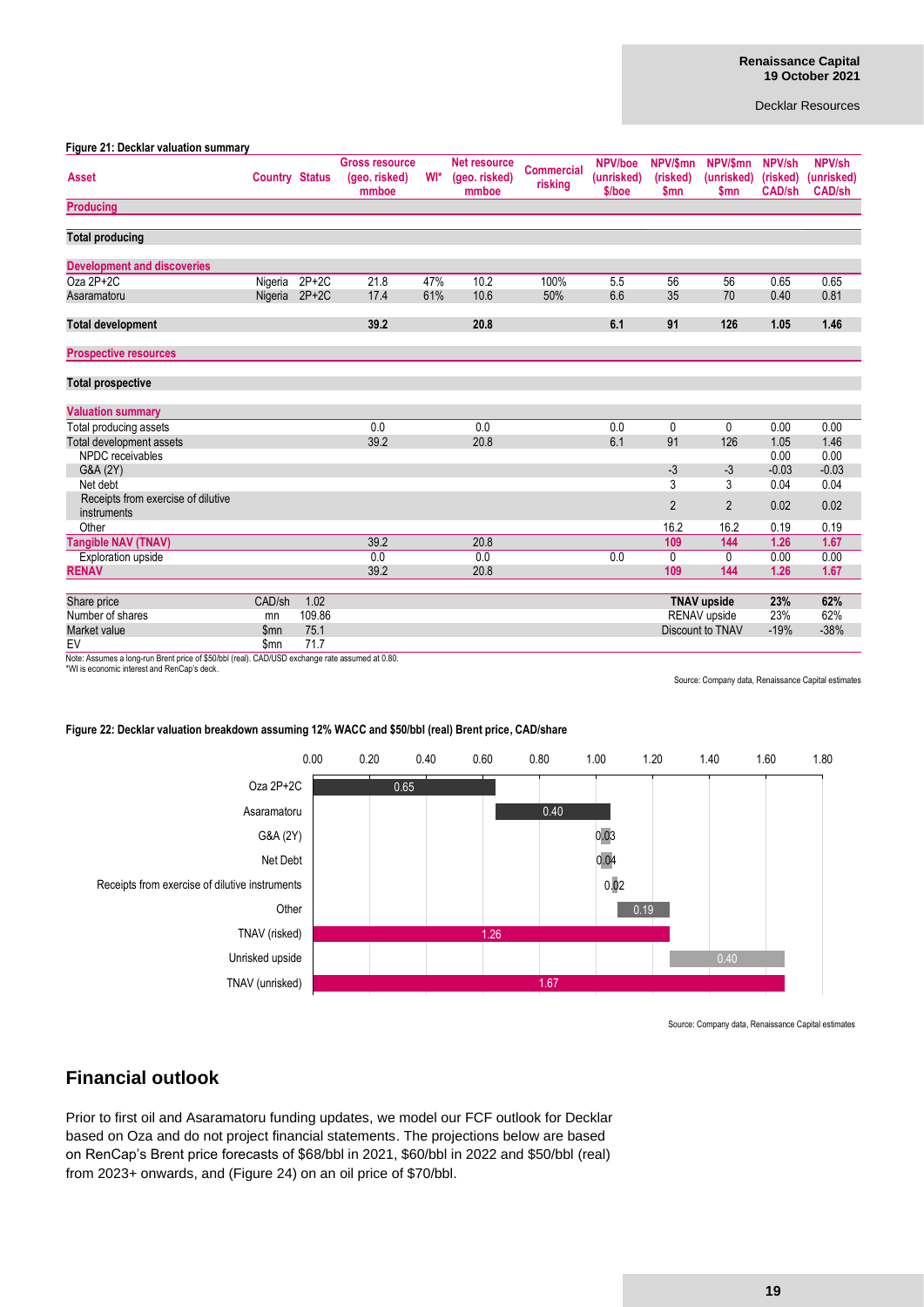#### **Figure 23: Oza FCFF and distributions at RenCap's oil price deck, \$mn**

Field FCFF Debt repayment Movement in JV cash CITA Distributions to Field partners L'IDistributions to San Leon Distributions to Decklar Resources



Source: Company data, Renaissance Capital estimates



Source: Company data, Renaissance Capital estimates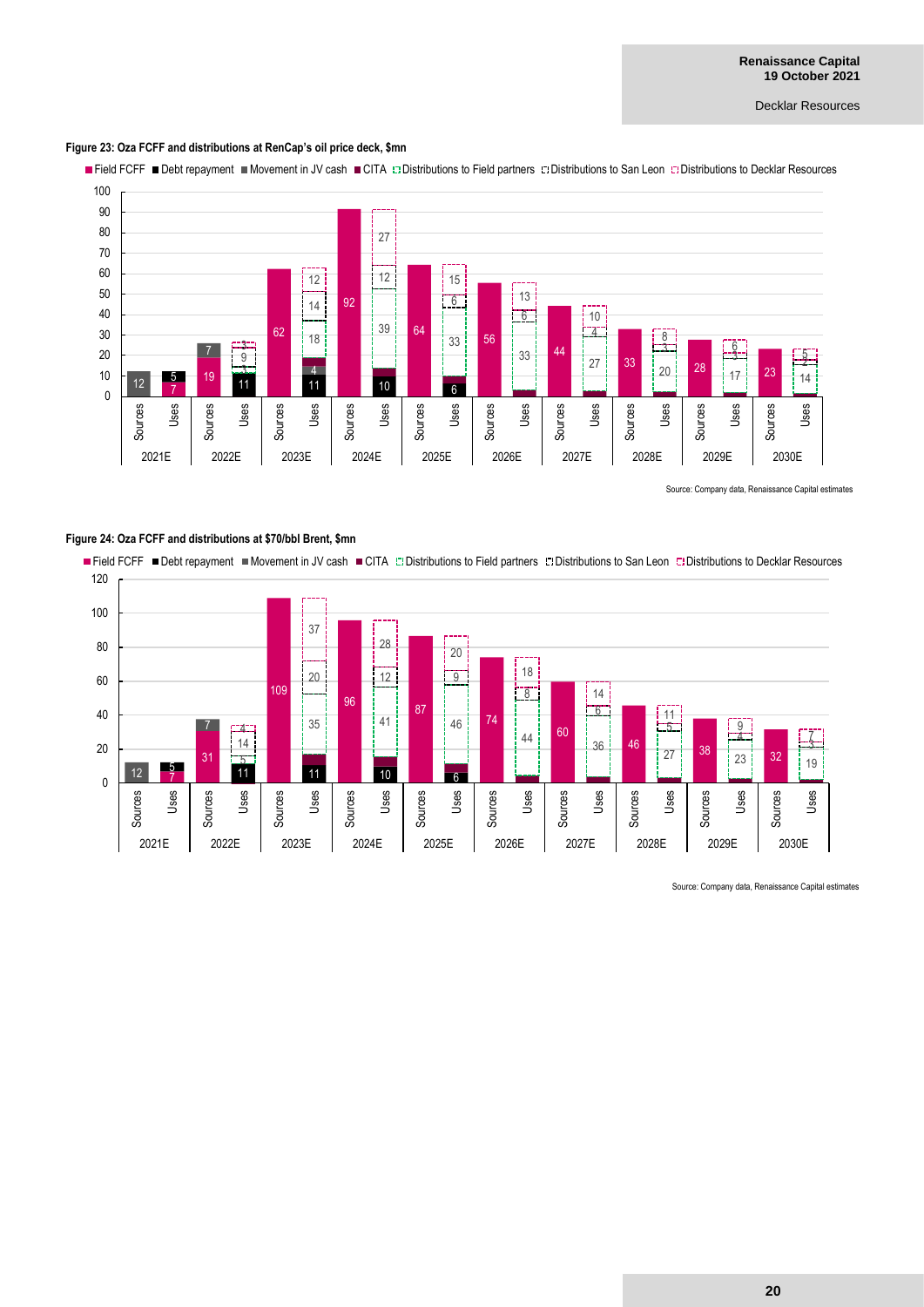### **Dilutive instruments and funding risk**

Decklar is currently fully funded for well re-entry at Oza. Financing sources for the full development plan could potentially include ECM, San Leon, crude trader offtake agreements and bank debt.

To date, Decklar's main source of funding has been from ECM. Once Oza is onstream, Decklar should be less dependent on ECM for funding. Nevertheless, we still expect the company to remain active in the ECM space, in order to continue acquisitions and development activity.

Decklar has a material number of dilutive instruments, mostly in the form of warrants and options associated with equity raises and stock-based compensation. At the current share price of CAD1.02, we estimate that ~9.82mn shares are in the money, bringing the diluted number of shares to ~108mn, we estimate. Our estimates assume 5.5mn shares to be issued for the acquisition of Purion and 8mn shares potentially issued as a milestone payment if Oza produces >1kbopd (gross) by March 2022.

#### **Figure 25: Dilutive instruments**

| <b>Dilutive instrument</b> | <b>Dilution impact scenarios</b> |       |       |  |  |
|----------------------------|----------------------------------|-------|-------|--|--|
| Share price, CAD/share     | 1.02                             | 1.50  | 2.50  |  |  |
| CAD/USD                    | 1.27                             | 1.27  | 1.27  |  |  |
|                            |                                  |       |       |  |  |
| Warrants, mn               | 4.8                              | 4.8   | 4.8   |  |  |
| Strike price, CAD/share    | 0.10                             | 0.10  | 0.10  |  |  |
| <b>Dilution</b>            | 4.8                              | 4.8   | 4.8   |  |  |
|                            |                                  |       |       |  |  |
| Warrants, mn               | 10.3                             | 10.3  | 10.3  |  |  |
| Strike price, CAD/share    | 1.50                             | 1.50  | 1.50  |  |  |
| <b>Dilution</b>            | 0.0                              | 10.3  | 10.3  |  |  |
|                            |                                  |       |       |  |  |
| Stock options, mn          | 5.0                              | 5.0   | 5.0   |  |  |
| Strike price, CAD/share    | 0.28                             | 0.28  | 0.28  |  |  |
| Dilution                   | 5.0                              | 5.0   | 5.0   |  |  |
|                            |                                  |       |       |  |  |
| Stock options, mn          | 0.1                              | 0.1   | 0.1   |  |  |
| Strike price, CAD/share    | 10.00                            | 10.00 | 10.00 |  |  |
| <b>Dilution</b>            | 0.0                              | 0.0   | 0.0   |  |  |
|                            |                                  |       |       |  |  |
| Stock options, mn          | 0.1                              | 0.1   | 0.1   |  |  |
| Strike price, CAD/share    | 15.00                            | 15.00 | 15.00 |  |  |
| <b>Dilution</b>            | 0.0                              | 0.0   | 0.0   |  |  |
|                            |                                  |       |       |  |  |
| Stock options, mn          | 0.1                              | 0.1   | 0.1   |  |  |
| Strike price, CAD/share    | 20.00                            | 20.00 | 20.00 |  |  |
| <b>Dilution</b>            | 0.0                              | 0.0   | 0.0   |  |  |
|                            |                                  |       |       |  |  |
| Stock options, mn          | 1.7                              | 1.7   | 1.7   |  |  |
| Strike price, CAD/share    | 1.00                             | 1.00  | 1.00  |  |  |
| <b>Dilution</b>            | 0.0                              | 1.7   | 1.7   |  |  |
|                            |                                  |       |       |  |  |
| Total dilution, mn         | 9.82                             | 21.78 | 21.78 |  |  |
| Receipts, CADmn            | 1.9                              | 19.0  | 19.0  |  |  |
| Receipts, \$mn             | 1.5                              | 15.0  | 15.0  |  |  |

Source: Company data, Renaissance Capital estimates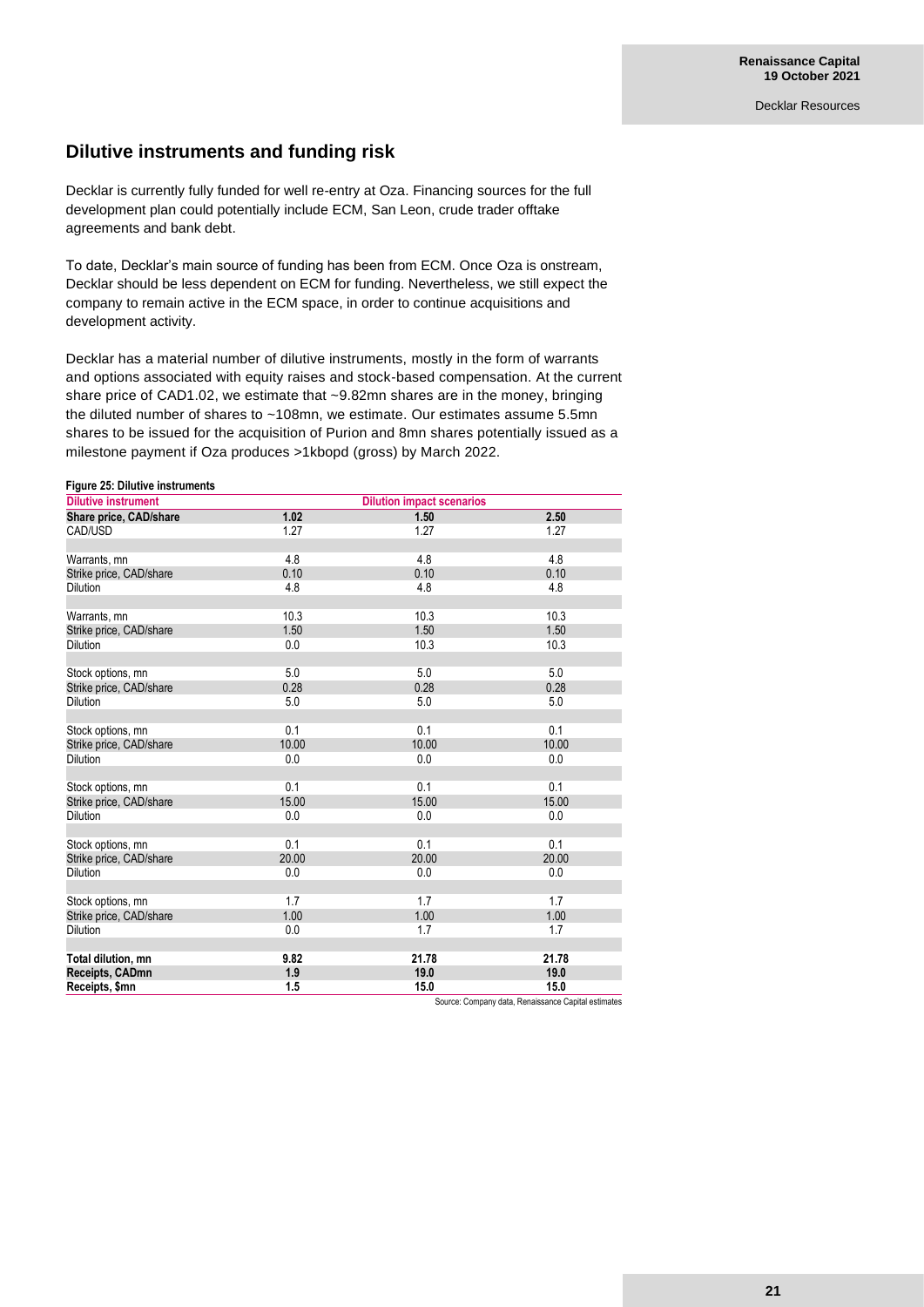## Management

Decklar Resources

**Duncan T. Blount, CEO.** Prior to his current position at Decklar Resources, Mr Blount was head of EM&FM Commodities at RWC Partners, where he was responsible for developing its commodity and natural resources portfolio strategy. He held similar roles at Baobab Investment Management and Everest Capital. Throughout his career, Mr Blount has been an early investor (pre-IPO or IPO) in numerous public and private West African oil & gas companies. He holds an MBA from the Thunderbird School of Global Management.

**David Halpin, CFO.** Mr Halpin has over 25 years of experience in management and as a finance and accounting consultant for public and private Canadian and international resource companies. His previous roles include CFO of Mart Resources Inc, a TSX-listed company with oil production in Nigeria and directorships of O&G companies operating in Canada. Mr Halpin is a Certified Management Accountant (CMA).

**Sanmi Famuyide, MD.** Mr Famuyide has over 20 years of experience focused on structuring natural resources (oil, gas and mining) and infrastructure transactions in West Africa. Prior to joining Decklar, Mr Famuyide was the Head of Business Development at Lekoil. He was also the Head of Oil & Gas – Marginal Fields and Upstream Independents at GT Bank in Lagos, where he arranged the financing of many Nigerian independents. Famuyide has also held executive positions at FBN Capital and MineQore Resources. He has a BSc in Chemical Engineering from the University of Lagos and an MSc in Applied Environmental Economics from Imperial College London.

**Zack Malone, VP of operations.** Mr Malone has over 25 years of experience working and managing drilling rig operations, with the past 15 years working in Nigeria. His prior experience includes working as rig manager for Precision Drilling Canada and other rig contractors. His certification includes Second Line Supervisor's Well Control, Well Service Blowout Prevention, Fall Protection, Fall Rescue, Rigging and Hoisting, Safety Management & Regulatory Awareness for Well Site Supervision.

**Okwuriki David Ejimeh, completion manager.** Mr Ejimeh was the Product Sales Engineer/Well Completion with Baker Oil Tools, having earlier worked as operations/marketing account manager, operations & technical sales manager and completion consultant. He is versed in Gravel Pack Pumping and Tools Services, Cased and Open Hole Completions, Filtration, Remedial tools, Liner Hanger Services, Hydraulics of Tools, Soft Ware applications in Pumping, Quality Assurance, Core Value Awareness, HS&E Management and Strategic Selling. He has an MBA and a B.Sc. Petroleum Engineering from the University of Ibadan.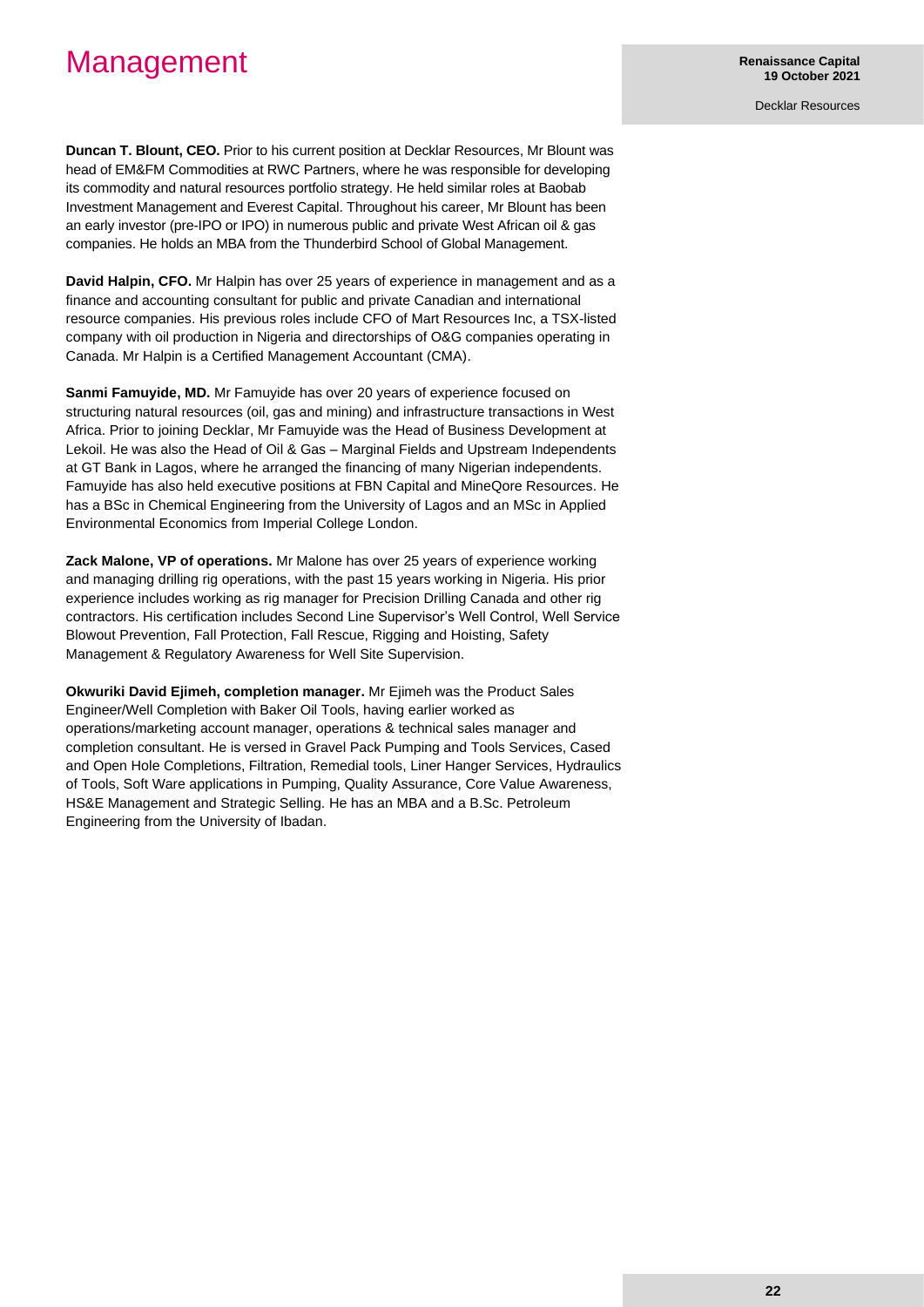## **Shareholders**

Decklar Resources

**Figure 26: Current shareholders** 



Source: Company data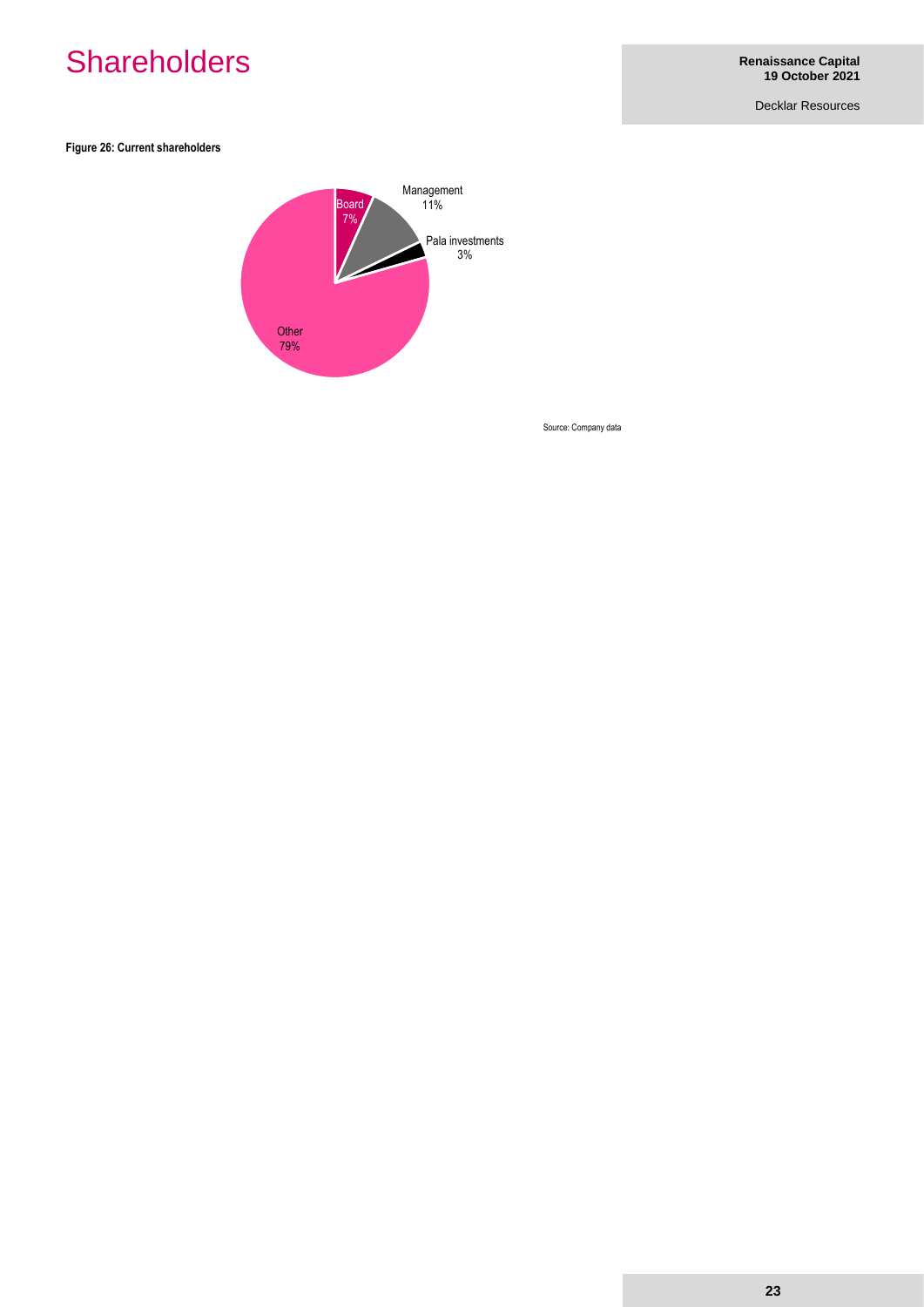## Disclosures appendix

Decklar Resources

#### **Analysts certification**

This research report has been prepared by the research analyst(s), whose name(s) appear(s) on the front page of this document, to provide background information about the issuer or issuers (collectively, the "Issuer") and the securities and markets that are the subject matter of this report. Each research analyst hereby certifies that with respect to the Issuer and such securities and markets, this document has been produced independently of the Issuer and all the views expressed in this document accurately reflect his or her personal views about the Issuer and any and all of such securities and markets. Each research analyst and/or persons connected with any research analyst may have interacted with sales and trading personnel, or similar, for the purpose of gathering, synthesizing and interpreting market information. If the date of this report is not current, the views and contents may not reflect the research analysts' current thinking.

Each research analyst also certifies that no part of his or her compensation was, or will be, directly or indirectly related to the specific ratings, forecasts, estimates, opinions or views in this research report. Research analysts' compensation is determined based upon activities and services intended to benefit the investor clients of Renaissance Securities (Cyprus) Limited and any of its affiliates ("Renaissance Capital"). Like all of Renaissance Capital's employees, research analysts receive compensation that is impacted by overall Renaissance Capital profitability, which includes revenues from other business units within Renaissance Capital.

#### **Sponsored Research**

Sponsored Research represents a product or communication where Renaissance Capital has received a fee from the Company or Issuer to produce the research. We implemented procedures to ensure the production of Sponsored Research remains unbiased and unfettered. Our relationship with the Company or Issuer via the Sponsored Research agreement infers there is a greater potential for a conflict of interest as compared to independent research prepared by Renaissance Capital where no payment is made by the Company. Sponsored Research is only intended for Institutional or Professional investors and is not deemed suitable for Retail or Non-Qualified investors. Sponsored Research should not be relied upon as financial or investment advice.

#### **Important issuer disclosures**

Important issuer disclosures outline currently known conflicts of interest that may unknowingly bias or affect the objectivity of the analyst(s) with respect to an issuer that is the subject matter of this report. Disclosure(s) apply to Renaissance Securities (Cyprus) Limited or any of its direct or indirect subsidiaries or affiliates (which are individually or collectively referred to as "Renaissance Capital") with respect to any issuer or the issuer's securities.

**A complete set of disclosure statements associated with the issuers discussed in this Report is available using the 'Stock Finder' or 'Bond Finder' for individual issuers on the Renaissance Capital Research Portal at[: research.rencap.com](https://research.rencap.com/)**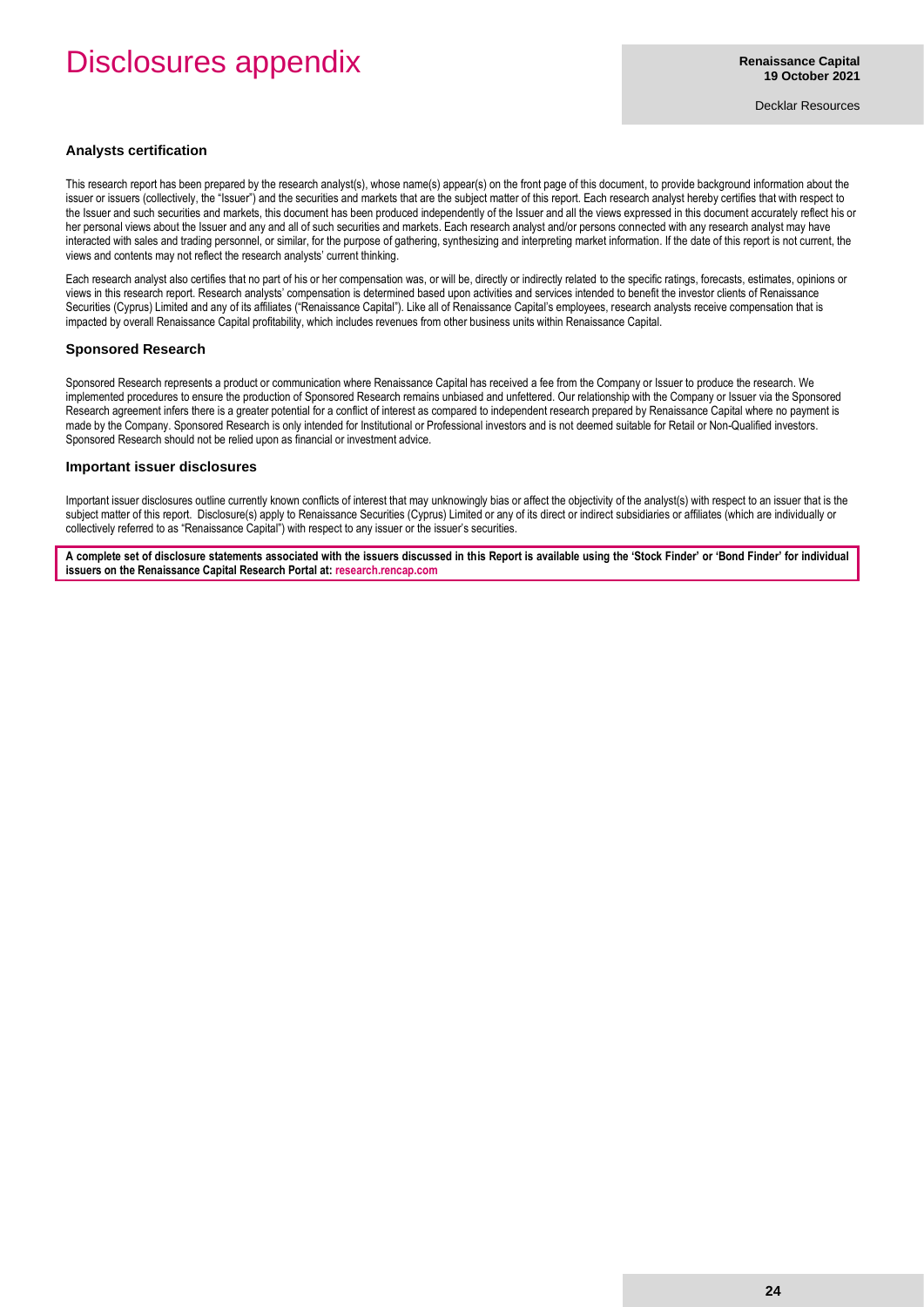

## **Renaissance Capital research team**

| <b>Head of Research - Eurasia</b><br>Head of Research - Africa<br><b>Head of Research - MENA</b> |            | <b>Daniel Salter</b><br>+44 (207) 005-7824<br>Yvonne Mhango<br>+27 (11) 750-1488<br>Ahmed Hafez<br>+20 (122) 774-4911 |                            | DSalter@rencap.com<br>YMhango@rencap.com<br>AHafez@rencap.com |            |                  |                            |
|--------------------------------------------------------------------------------------------------|------------|-----------------------------------------------------------------------------------------------------------------------|----------------------------|---------------------------------------------------------------|------------|------------------|----------------------------|
| Name                                                                                             |            | Telephone number                                                                                                      | Email                      | Name                                                          |            | Telephone number | Email                      |
| <b>Macro</b>                                                                                     |            |                                                                                                                       |                            | Oil & Gas                                                     |            |                  |                            |
| <b>Charles Robertson</b>                                                                         | $+44(207)$ | 005-7835                                                                                                              | CRobertson@rencap.com      | Alexander Burgansky                                           | $+44(207)$ | 005-7982         | ABurgansky@rencap.com      |
| Yvonne Mhango                                                                                    | $+27(11)$  | 750-1488                                                                                                              | YMhango@rencap.com         | Ahmed Hafez                                                   | +20 (122)  | 774-4911         | AHafez@rencap.com          |
| Sofya Donets                                                                                     | $+7(499)$  | 956-4502                                                                                                              | SDonets@rencap.com         | Nikolas Stefanou                                              | $+44(207)$ | 005-7931         | NStefanou@rencap.com       |
| Andrei Melaschenko                                                                               | $+7(499)$  | 956-4508                                                                                                              | AMelaschenko@rencap.com    | Sergey Raskolov                                               | $+7(499)$  | 956-4349         | SRaskolov@rencap.com       |
| <b>Equity Strategy</b>                                                                           |            |                                                                                                                       |                            | <b>Metals &amp; Mining</b>                                    |            |                  |                            |
| <b>Daniel Salter</b>                                                                             | $+44(207)$ | 005-7824                                                                                                              | DSalter@rencap.com         | <b>Boris Sinitsyn</b>                                         | $+7(499)$  | 956-4540         | BSinitsyn@rencap.com       |
| <b>Charles Robertson</b>                                                                         | $+44(207)$ | 005-7835                                                                                                              | CRobertson@rencap.com      |                                                               |            |                  |                            |
| <b>Artem Chubarov</b>                                                                            | $+44(207)$ | 005-7820                                                                                                              | AChubarov@rencap.com       | <b>Utilities</b>                                              |            |                  |                            |
|                                                                                                  |            |                                                                                                                       |                            | Ahmed Hafez                                                   | $+20(122)$ | 774-4911         | AHafez@rencap.com          |
| <b>Fixed Income</b>                                                                              |            |                                                                                                                       |                            | Sergey Beiden                                                 | $+7(499)$  | 956-4205         | SBeiden@rencap.com         |
| Alexey Bulgakov                                                                                  | $+7(499)$  | 956-4532                                                                                                              | ABulgakov@rencap.com       | Mikhail Arbuzov                                               | $+7(499)$  | 956-4594         | MArbuzov@rencap.com        |
| <b>Financials</b>                                                                                |            |                                                                                                                       |                            | Consumer/Retail/Agriculture                                   |            |                  |                            |
| <b>Ilan Stermer</b>                                                                              | $+44(207)$ | 005-7860                                                                                                              | IStermer@rencap.com        | Kirill Panarin                                                | $+7(499)$  | 956-4216         | KPanarin@rencap.com        |
| <b>Metin Esendal</b>                                                                             | $+44(207)$ | 005-7925                                                                                                              | MEsendal@rencap.com        | Maryana Lazaricheva                                           | $+7(499)$  | 956-4217         | MLazaricheva@rencap.com    |
| Adesoji Solanke                                                                                  | $+44(207)$ | 005-7926                                                                                                              | ASolanke2@rencap.com       | Adedayo Ayeni                                                 | $+234(1)$  | 448-5390         | AAyeni@rencap.com          |
| Oluwatoyosi Oni                                                                                  | $+234(1)$  | 448-5356                                                                                                              | OOni@rencap.com            | <b>Metin Esendal</b>                                          | $+44(207)$ | 005-7925         | MEsendal@rencap.com        |
| Nikolai Teplov                                                                                   | $+7(499)$  | 956-4236                                                                                                              | NTeplov@rencap.com         | Ahmed Hafez                                                   | $+20(122)$ | 774-4911         | AHafez@rencap.com          |
| Douye Mac-Yoroki                                                                                 | $+234(1)$  | 448-5368                                                                                                              | DMacYoroki@rencap.com      | Chibundu Emeka-Onyenacho                                      | $+234(1)$  | 448-5363         | CEmekaOnyenacho@rencap.com |
| Yusuf Ibrahim                                                                                    | $+234(1)$  | 448-5374                                                                                                              | Ylbrahim@rencap.com        |                                                               |            |                  |                            |
|                                                                                                  |            |                                                                                                                       |                            | Healthcare                                                    |            |                  |                            |
| <b>Real Estate</b>                                                                               |            |                                                                                                                       |                            | <b>Metin Esendal</b>                                          | $+44(207)$ | 005-7925         | MEsendal@rencap.com        |
| Kirill Panarin                                                                                   | $+7(499)$  | 956-4216                                                                                                              | KPanarin@rencap.com        | Ahmed Hafez                                                   | $+20(122)$ | 774-4911         | AHafez@rencap.com          |
| Marvana Lazaricheva                                                                              | $+7(499)$  | 956-4217                                                                                                              | MLazaricheva@rencap.com    |                                                               |            |                  |                            |
| Artem Yamschikov                                                                                 | $+7(499)$  | 956-4218                                                                                                              | AYamschikov@rencap.com     | <b>Telecoms/Transportation</b>                                |            |                  |                            |
|                                                                                                  |            |                                                                                                                       |                            | <b>Metin Esendal</b>                                          | $+44(207)$ | 005-7925         | MEsendal@rencap.com        |
| Media/Technology                                                                                 |            |                                                                                                                       |                            | Artem Yamschikov                                              | $+7(499)$  | 956-4218         | AYamschikov@rencap.com     |
| Kirill Panarin                                                                                   | $+7(499)$  | 956-4216                                                                                                              | KPanarin@rencap.com        | Alexander Vengranovich                                        | $+7(499)$  | 956-4506         | AVengranovich@rencap.com   |
| Maryana Lazaricheva                                                                              | $+7(499)$  | 956-4217                                                                                                              | MLazaricheva@rencap.com    |                                                               |            |                  |                            |
|                                                                                                  |            |                                                                                                                       |                            | <b>Diversified/Industrials</b>                                |            |                  |                            |
| <b>Basic Materials</b>                                                                           |            |                                                                                                                       |                            | <b>Metin Esendal</b>                                          | $+44(207)$ | 005-7925         | MEsendal@rencap.com        |
| Adedayo Ayeni                                                                                    | $+234(1)$  | 448-5390                                                                                                              | AAyeni@rencap.com          | Omar Aboulmagd                                                | $+20(22)$  | 461-4657 x5593   | OAboulmagd@rencap.com      |
| Chibundu Emeka-Onyenacho+234 (1)                                                                 |            | 448-5363                                                                                                              | CEmekaOnyenacho@rencap.com |                                                               |            |                  |                            |

**Renaissance research portal:** [research.rencap.com](http://research.rencap.com/eng/default.asp) **Bloomberg:** RESP RENC <GO> **Capital IQ:** [www.capitaliq.com](http://www.capitaliq.com/)

**Thomson Reuters:** [thomsonreuters.com/financial](http://thomsonreuters.com/financial) **Factset:** [www.factset.com](http://www.factset.com/)